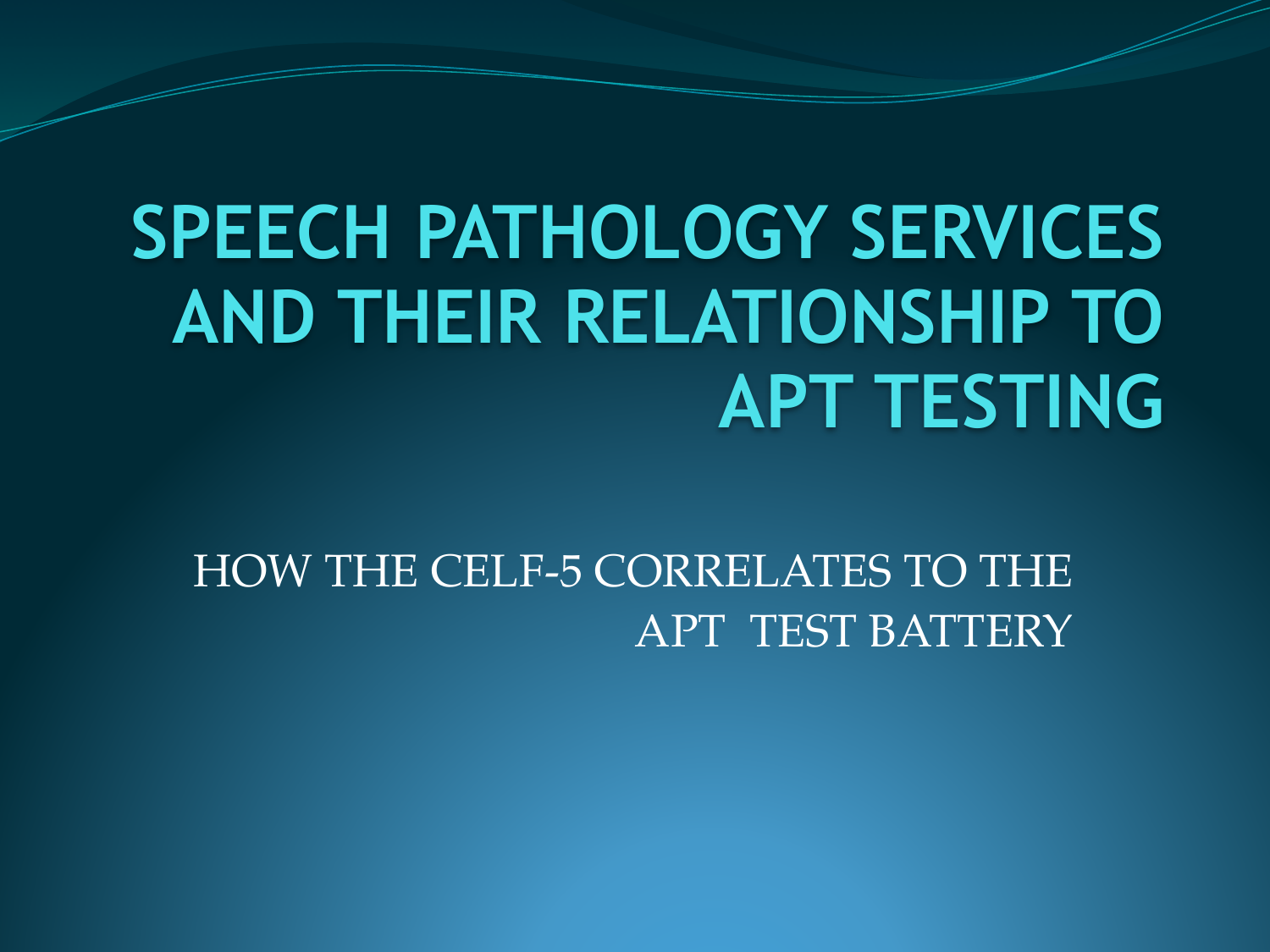## LANGUAGE DEFINED

- The implications of a language disorder on an individual are unimaginable.
- Language enables us to become a part of our world. Without language in any form, we have no means of developing ideas, formulating complex thoughts, expressing ideas, painting beautiful works of art, sculpting, etc.
- LANGUAGE is the essence of ART and CULTURE.
- Language is the embodiment of who we are and how we define ourselves as humans.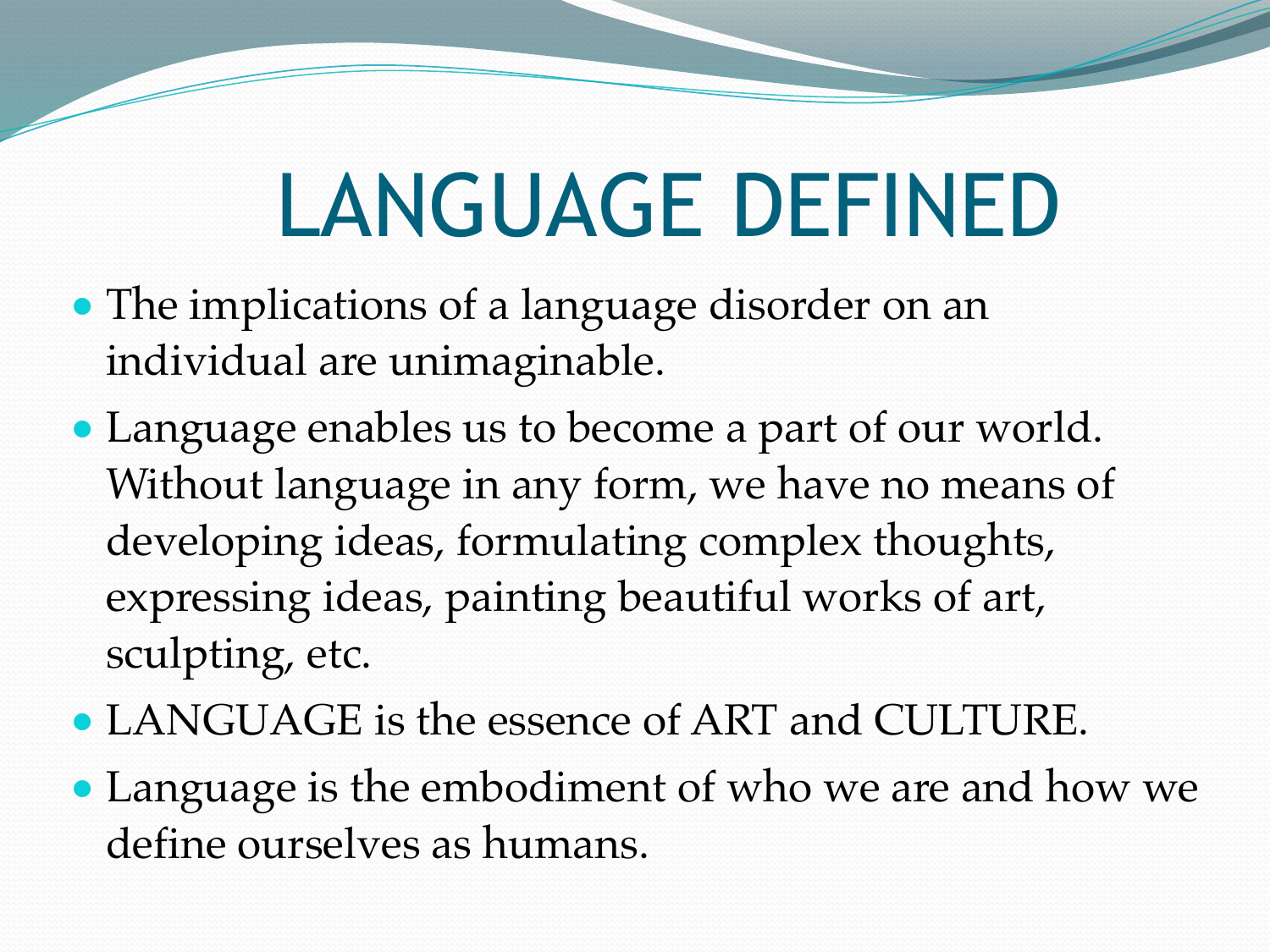- Language develops very early in the child. Receptive language begins quickly as the child becomes part of his environment in his home. He hears music, laughter, sounds that become part of his world and enable him to recognize and adapt.
- It becomes a part of his environment as he begins to interact by crying or moving or babbling, etc.
- His world begins to expand as he begins a more exploratory approach to conquering it.
- The more he moves through his world the more language becomes important.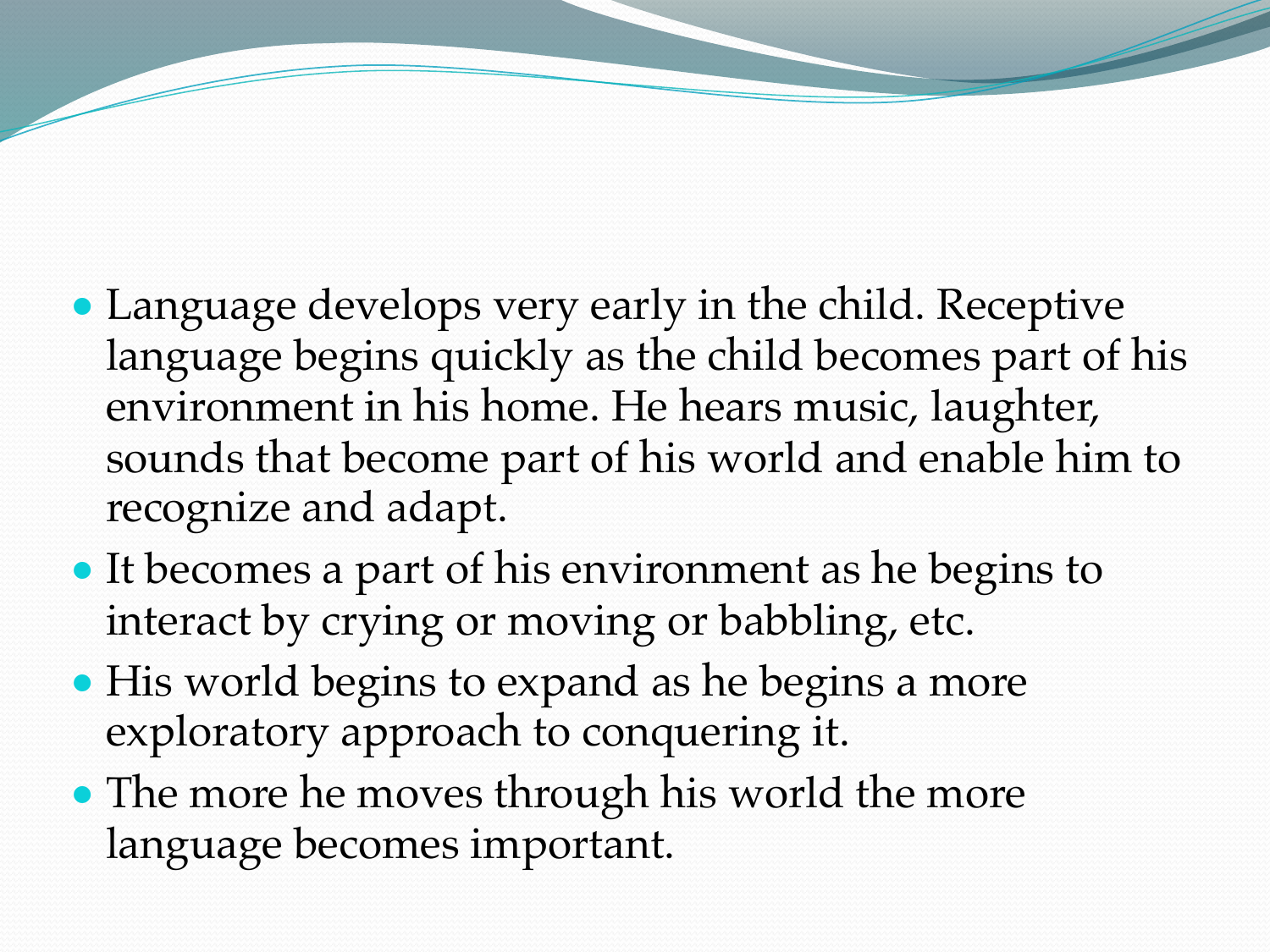- The child now needs language to define his world as he explores it.
- He looks to his family as the integral part of his language system in his early years. This is where the foundations of language begin.
- The play, the books, the movement, the music, the crayons – are all his world of experience that create a viable language system in a child.
- There are many reasons for a language system to falter.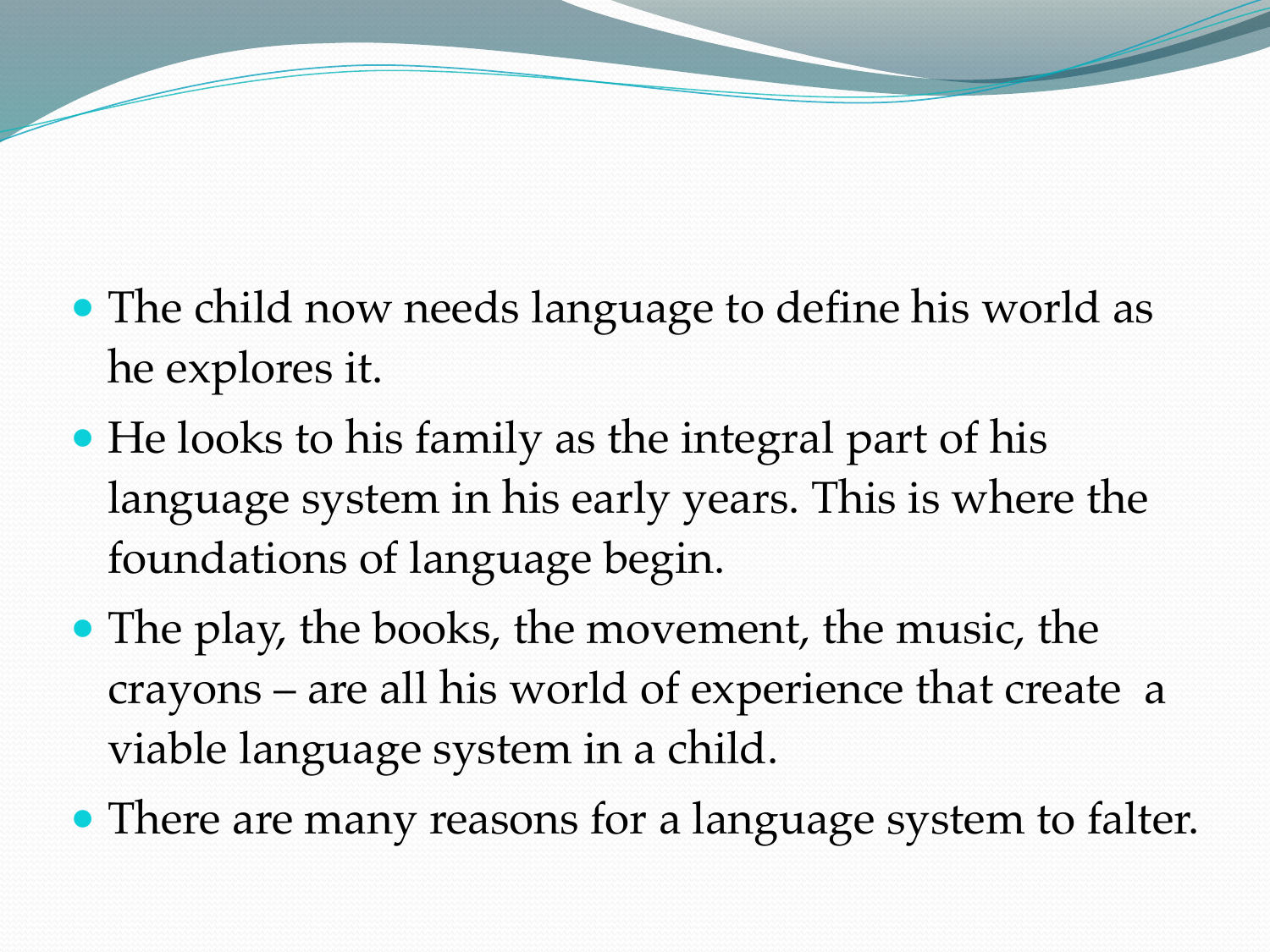## SOME REASONS FOR DELAYS

- Genetic Syndromes such as Fragile X Syndrome
- Autism Spectrum Disorder
- Language and learning problems in families FOXP2
- Down's Syndrome
- Congenital Syndromes that cause Hearing Loss
- Apraxia of Speech
- Fetal Alcohol Syndrome
- There's always the language disorder with unspecified cause.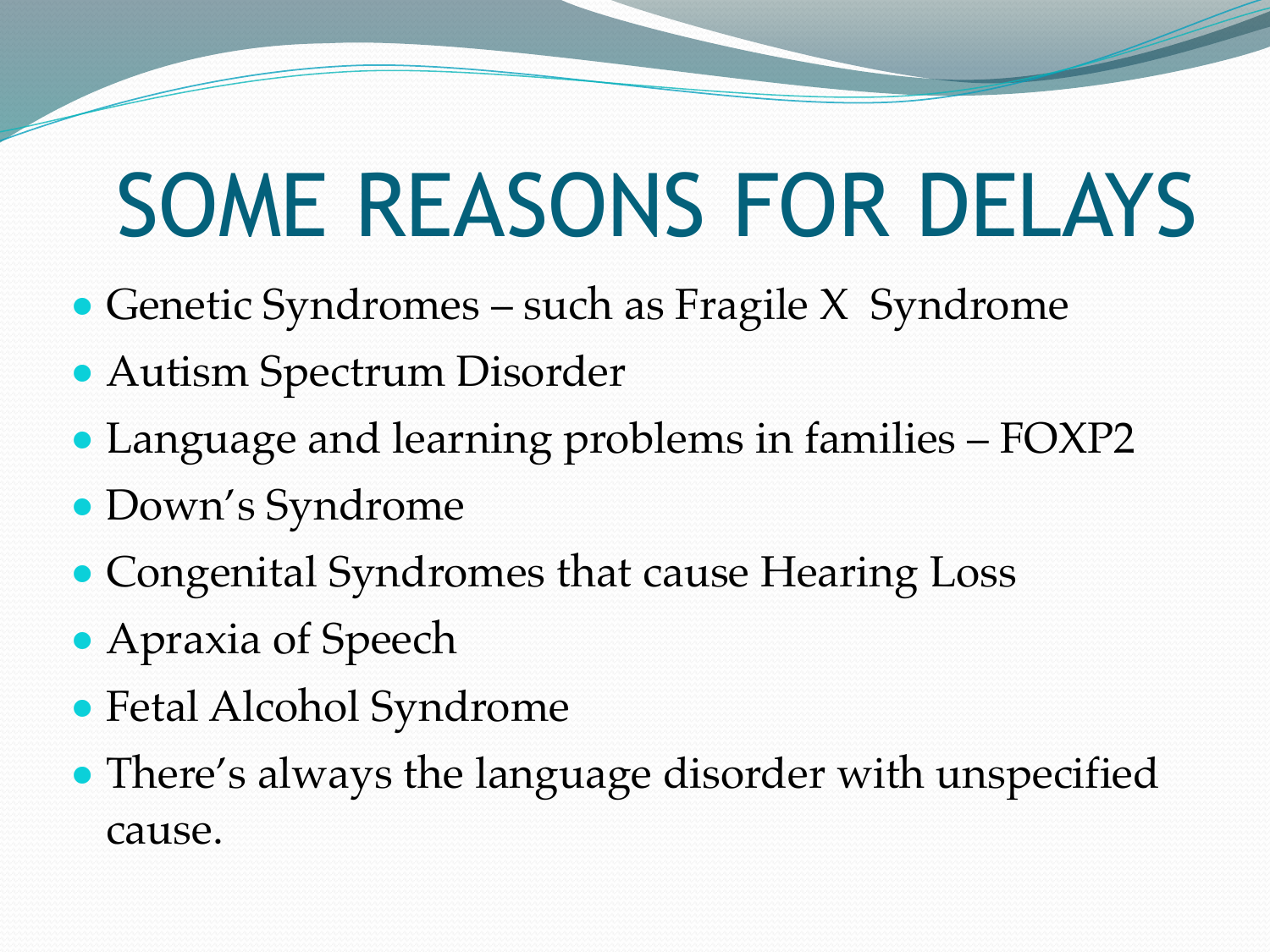#### Our Team

- Once that child crosses our threshold, he becomes our responsibility to treat.
- We evaluate, send to specialists, and treat.
- It is so important for the chain not to be broken.
- We must never think we are the sole answer to the child's problem. We must always put our egos aside and treat the family and child with care as a team.
- We are about the "TEAM" of which the parent is a member.
- Our team is the Primary Doctor, the Pediatric Developmentalist, the Psychologist, the Speech Pathologist, the Audiologist, the PT, OT, Teacher, and Parent.
- Always refer to specialists, never think you can treat a client without a team.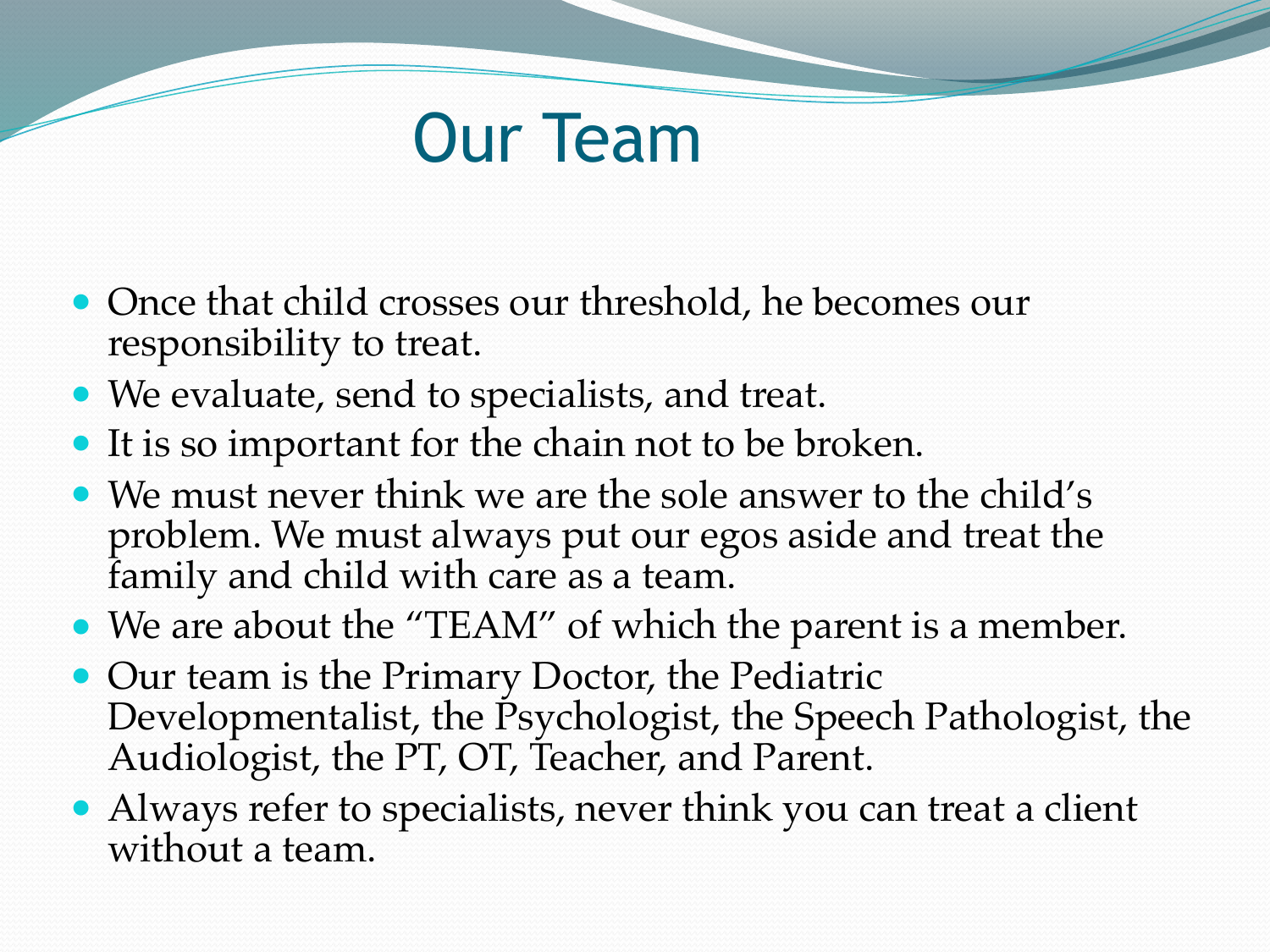## DIAGNOSIS

- Our first step is obviously the Evaluation process.
- With the use of the CELF-5, we are able to clearly define specific linguistic areas of need and correlate them with the APT subtests. It all becomes the TEAM, from the beginning.
- If the APT comes first, then the referral goes to the speech pathologist for further clarification to define the linguistic parts that could be assumed by the APT results.
- The CELF was chosen by this therapist as the most comprehensive test battery of non-contextual test information.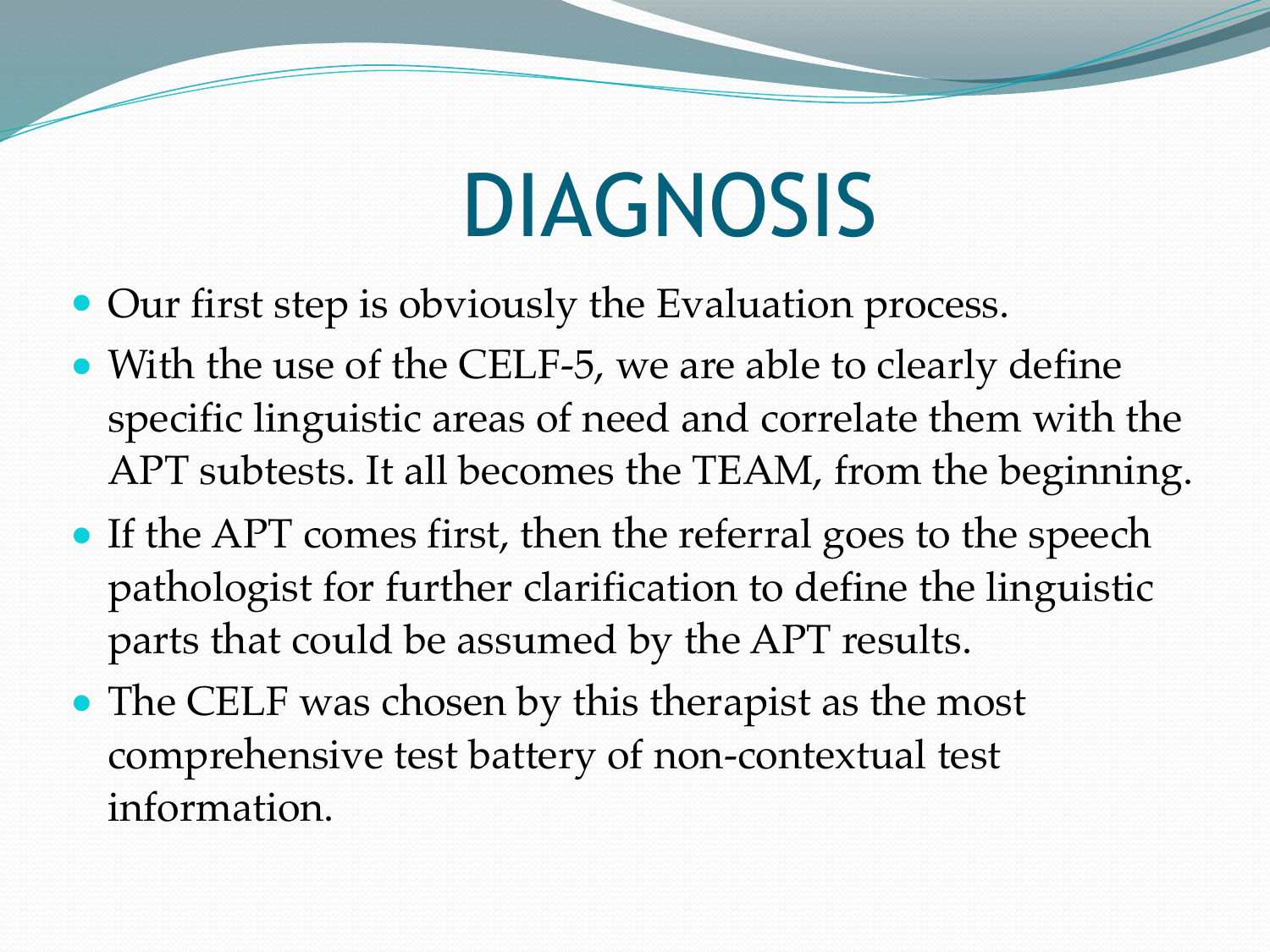## OTHER THAN THE CELF

- If we , as speech pathologists were to assess a child out of context through the CELF, then the next step in my process is to assess the child through diagnostic therapy and "in context". This is where the process really begins.
- It's the ability of the therapist to use the linguistic elements of the CELF to explore the contextual world of the child and then define the balance and begin treatment.
- Sometimes an informal Language Sample Analysis is completed and sometimes a formal "LSA" is performed through instruments like the SALT (Systematic Analysis of Language Transcripts).
- I typically use an informal means of diagnostic therapy in addition to the CELF to set goals and provide therapy. Remember that therapy is always contextual/experiential.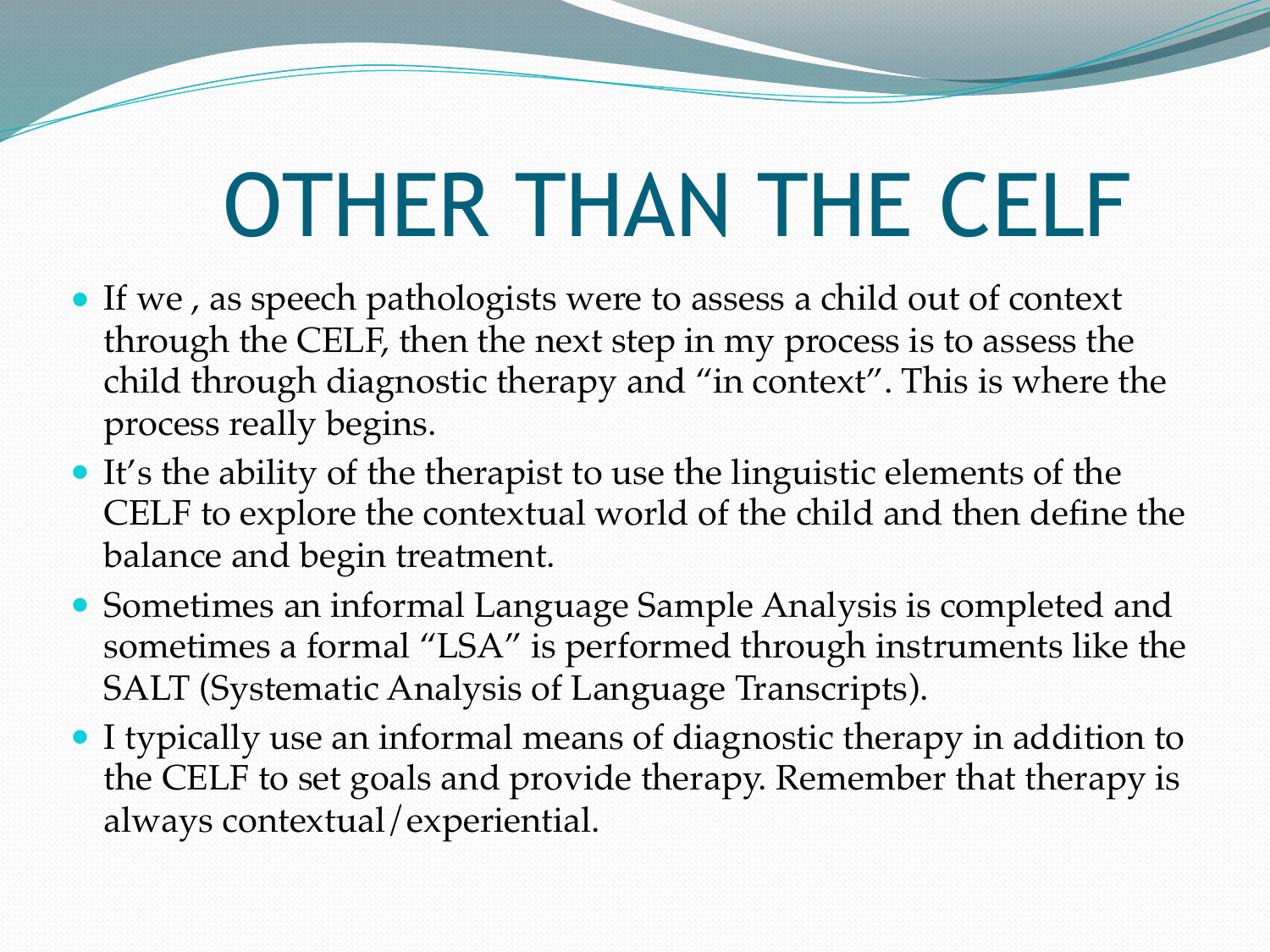- The CELF enables the therapist to find the most specific linguistic deficits and provide a plan of action for the parents, school, and client.
- This test is the cornerstone of language analysis that has the specific ability to correlate with the subtests of the APT battery.
- For Example: The Dichotic Listening subtests of Competing Words and Competing Sentences will help the Audiologist ascertain if a possible language disorder exists if the Left Ear is dominant, it may show a left brain weakness, hence a possible language disorder and "red flag" for referral to speech pathologist.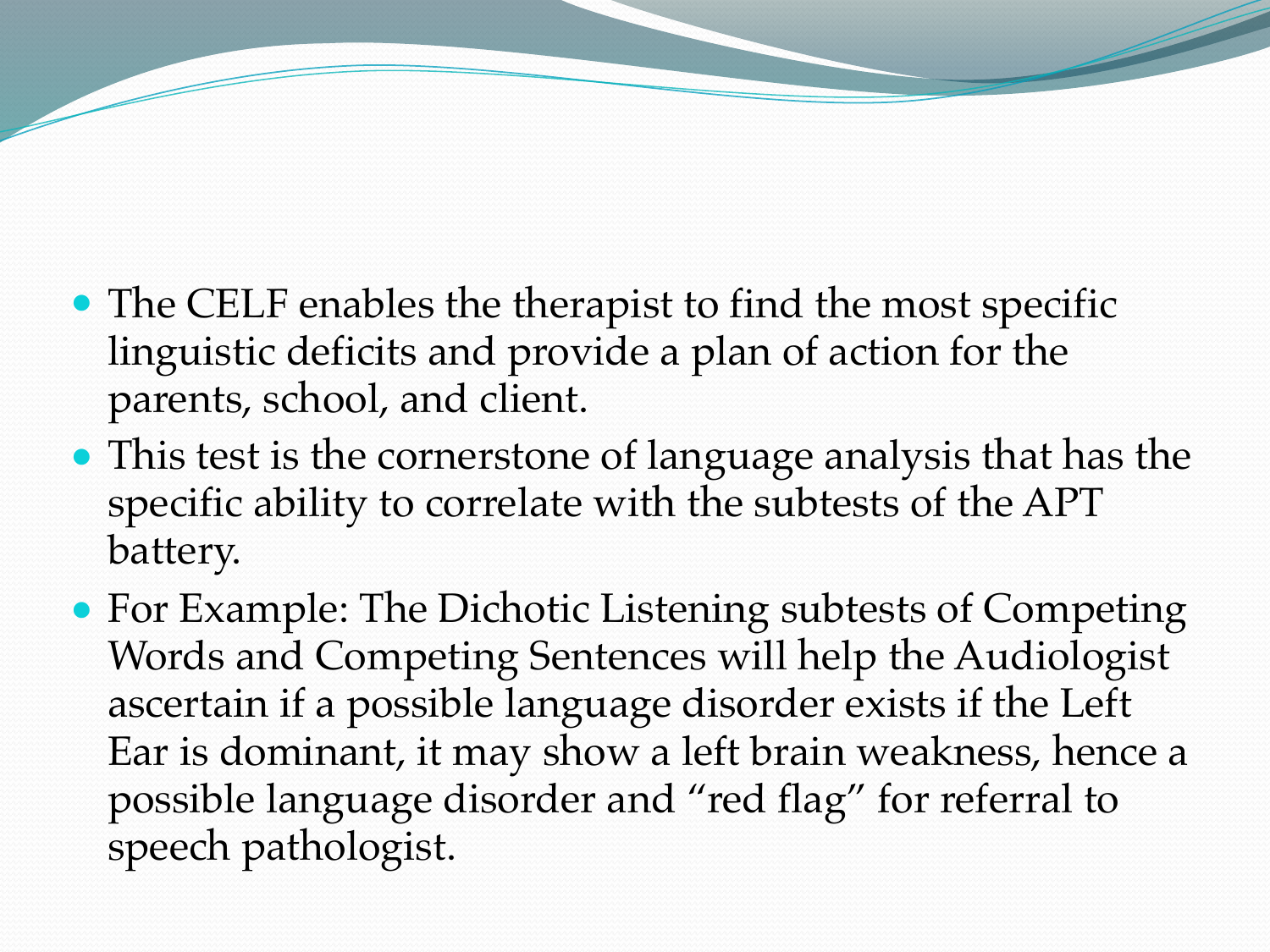- Working memory is also defined by various subtests of the APT which then correlate with the linguisticallybound working memory subtests of the CELF.
- Integration is the ability to process information using different modalities (auditory/visual). Following Directions and Linguistic Concepts subtests of CELF use aspects of working memory, but also 'integration'. Motor issues are also related as the child points to items upon verbal commands. Crossing mid-line is also an issue and referral to OT may be needed as the therapist skillfully watches responses by the child.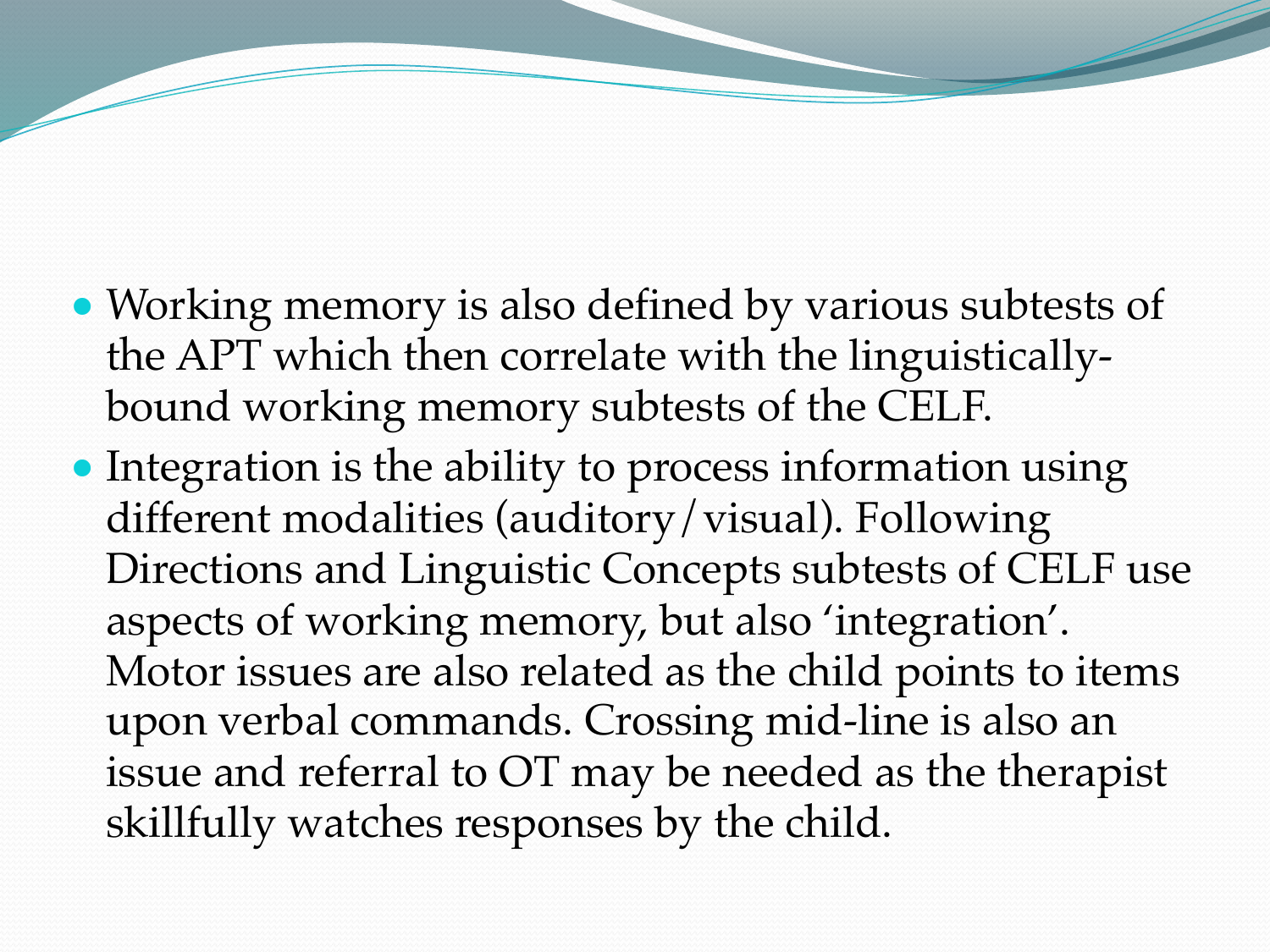#### THE CELF-5 Subtests and the APT Battery

- The CELF-5 is the most comprehensive test of language. Dr. Elizabeth Wiig formulated the first CELF over 25 years ago. I have used it in various forms since it came on the market.
- This test is the cornerstone of language analysis that has the ability to correlate with the various subtests of the APT and formulate a therapy plan incorporating language and processing issues.
- Subtests such as: Recalling Sentences and Formulating Sentences are examples of working memory for linguistic information. These tell language therapists the exact elements that are not developed or utilized by the child.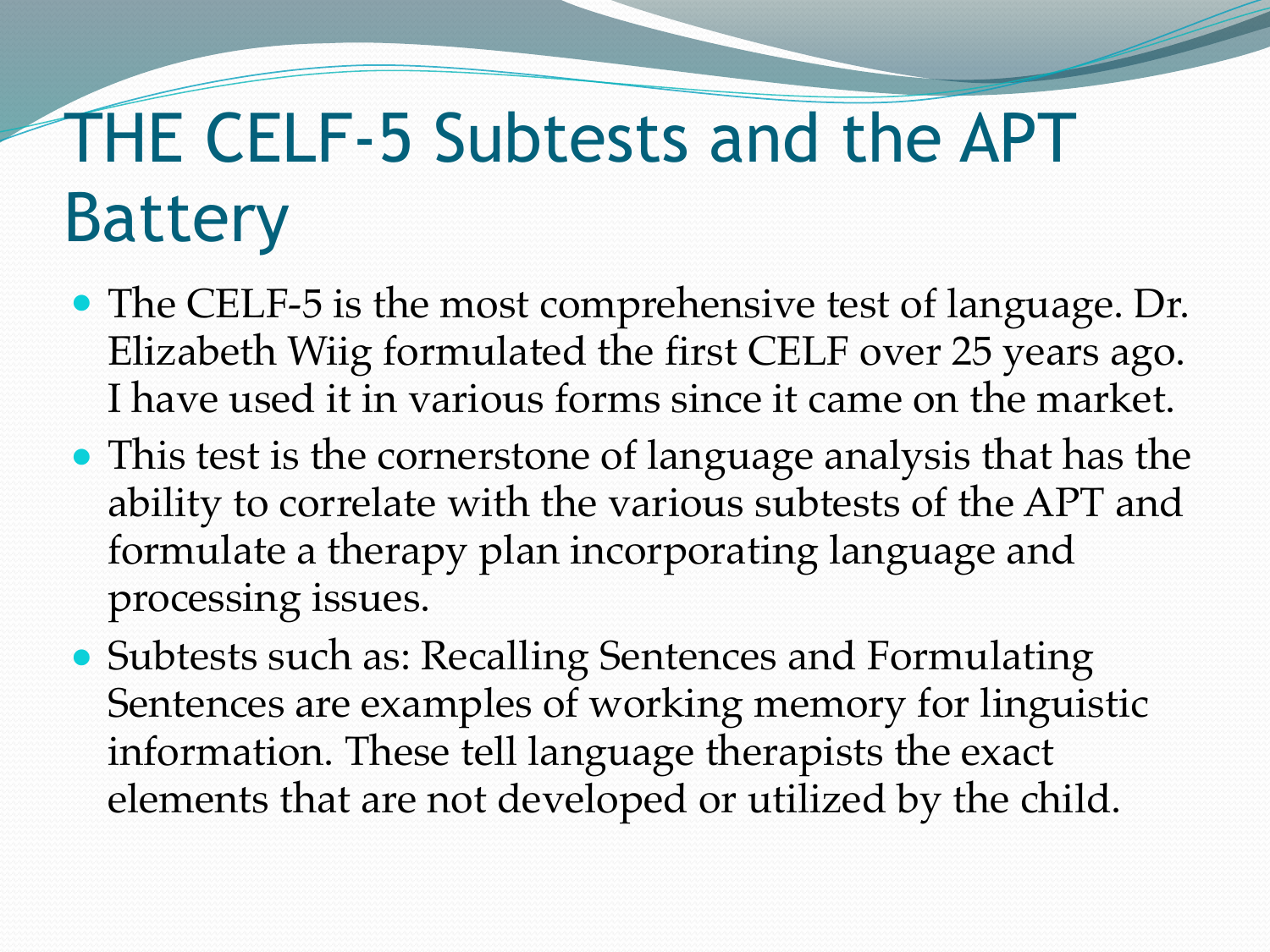## As per Dr. Wiig

- Dr. Wiig Stated in an in-service she presented for Pearson Educational "if a child is using "fillers" in his expressive language , he has working memory issues.
- She stated that Reading, Writing, Study Skills issues reveal "executive functioning" issues which will result in suppressed scores of the "Formulated Sentences" subtest.
- The Word Classes subtest reveals how words are related by semantic class. So it's not just knowing a definition of words but understanding how words can be related by semantic class, opposites, location, composition, and object function.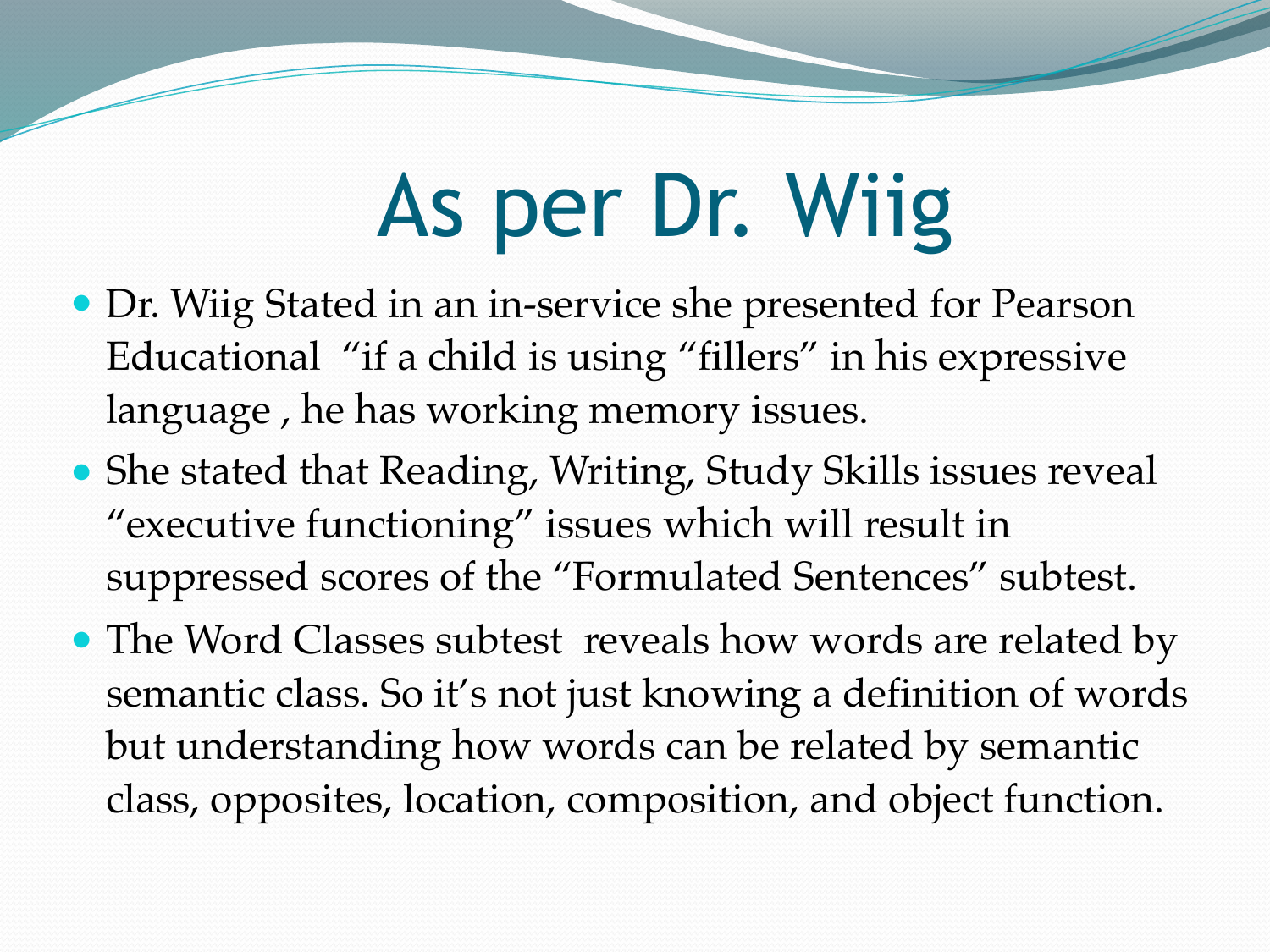- She further stated that the "formulated sentences" subtest is a memory task using the targeted word and illustration to provide a syntactic structure that imbeds the stimulus word. This implies "functional working memory." It also reveals possible visual perception issues, visual figure ground issues, and the syntactic use and memory needed to provide a meaningful utterance.
- There is a word definition subtest that is optional and given to clients 9-21. This subtest will give you an idea of thought organization as well as the descriptive understanding of words.
- The Recalling Sentences results could reveal Auditory Processing issues. It involves working memory as it is linked to sentence length and syntactic complexity. It is a function of immediate memory. The imbedded sentences become the most difficult for a child with a language disorder. She stated that "you can't increase memory, but you can increase "chunks" as you try to expand the linguistic system using more modifiers, adverbs, etc, to increase syntactically the size of the linguistic units."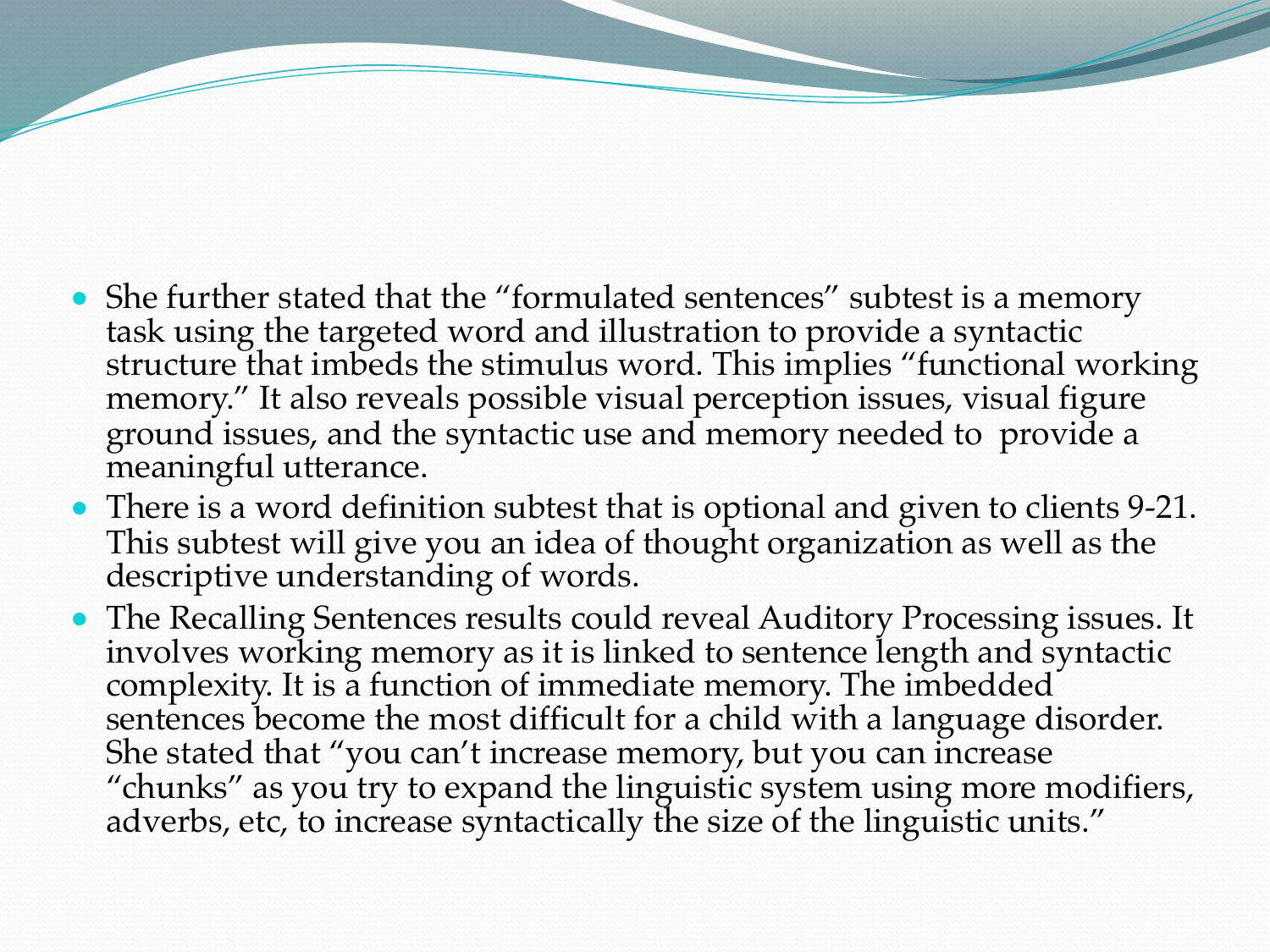- Other APT subtests that could be a sign of language disorder are: Phonemic Synthesis, SSW, Pitch Pattern Sequence Test
- SCAN Auditory Figure Ground, and Auditory Integration
- RANS integration of visual information, language
- Auditory Continuous Test Auditory attention/ vigilance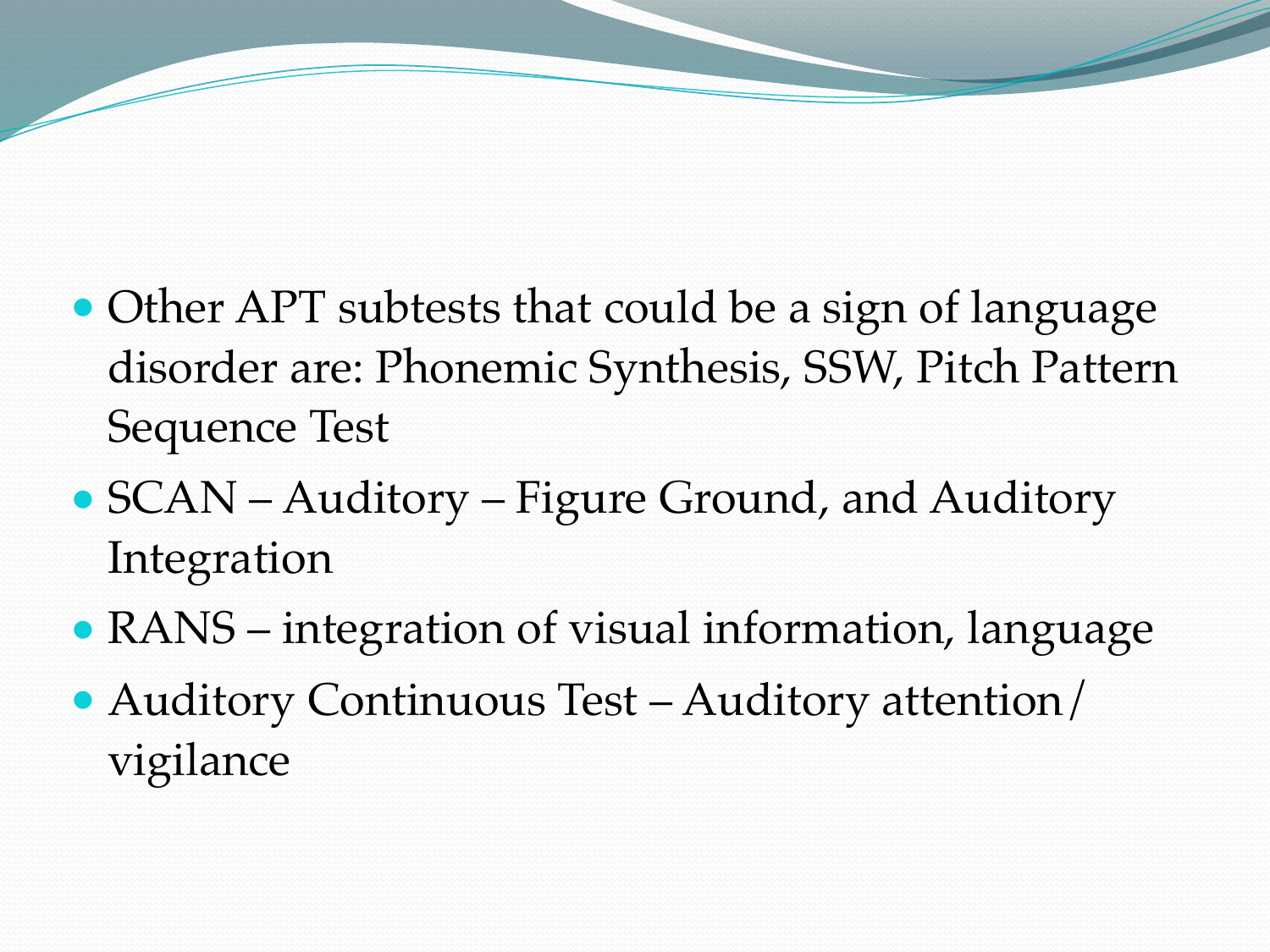- The following subtest of the CELF-5 mesh with the APT to form a continuum of care for our clients.
- The CORE subtests are as follows:
- Following Directions, Linguistic Concepts; Recalling Sentences; Word Structure; and Formulating **Sentences**
- Additional subtests that add validity are: Word Classes, Understanding Spoken Paragraphs, Semantic Relationships, and Sentence Assembly.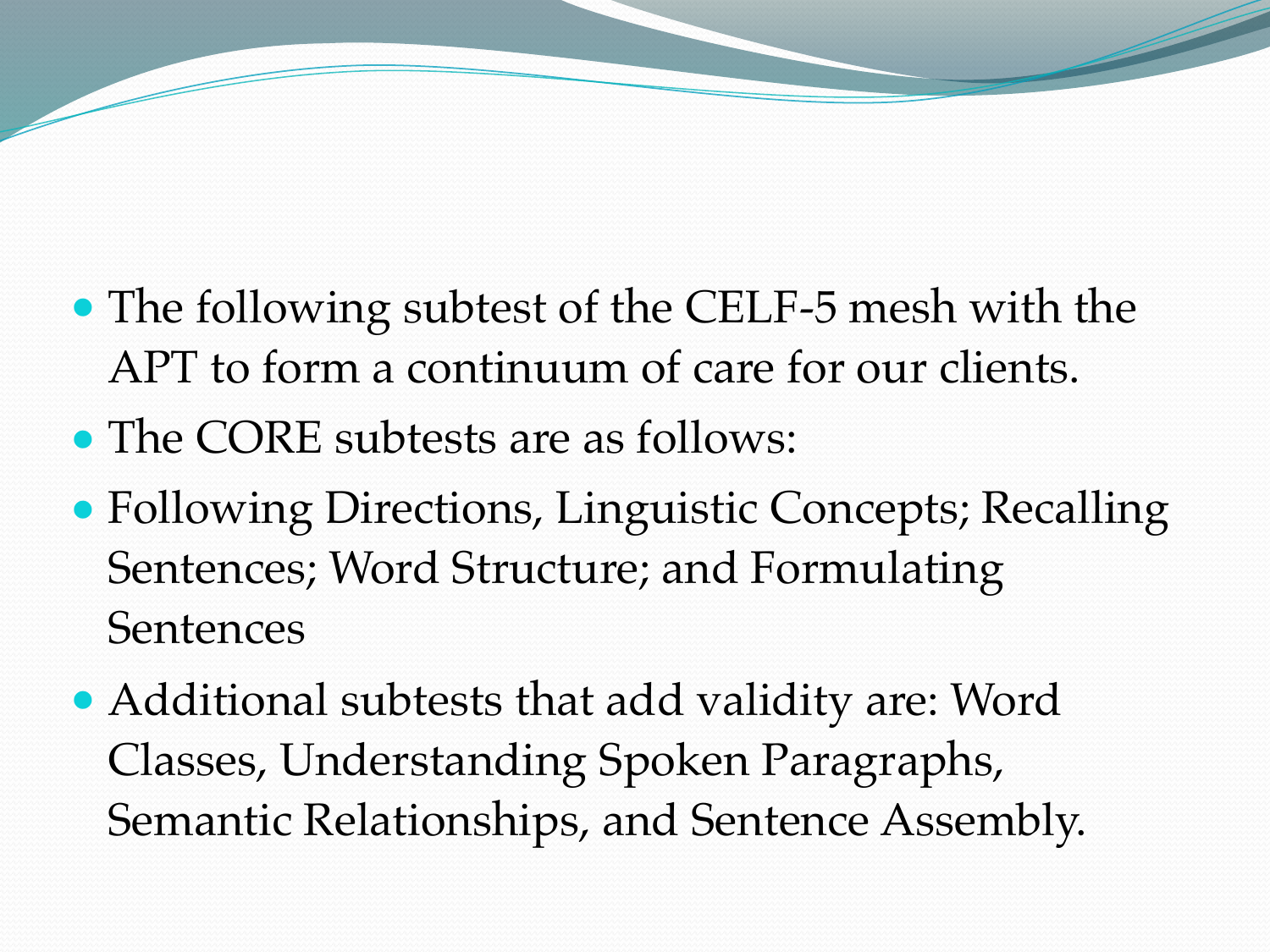- The Following Directions/LinguisticConcepts subtest requires the client to point to various visual stimuli in the order requested from a verbal command. So the process of correlation begins. Visual integration, auditory integration, sequencing, visual figure ground, auditory figure ground (background noise in office), receptive knowledge of vocabulary used and ability to fine tune the physical effort of pointing at the same time he is processing the information and trying to hold it through his working memory long enough to complete the command.
- Now we see what that child does in the classroom. One of the first questions I ask the child before testing begins is: " Do you have difficulty following the teacher's commands in class?" I always say "It's ok to say there is a problem because I'm here to help."
- BINGO!!! The process begins, not that far into the test we see a problem as the child struggles through this subtest. Head down, dejected, wondering when this will end, and we've only just begun. That is why I test over more than one session. It's valid, and gives a better reading without fatigue.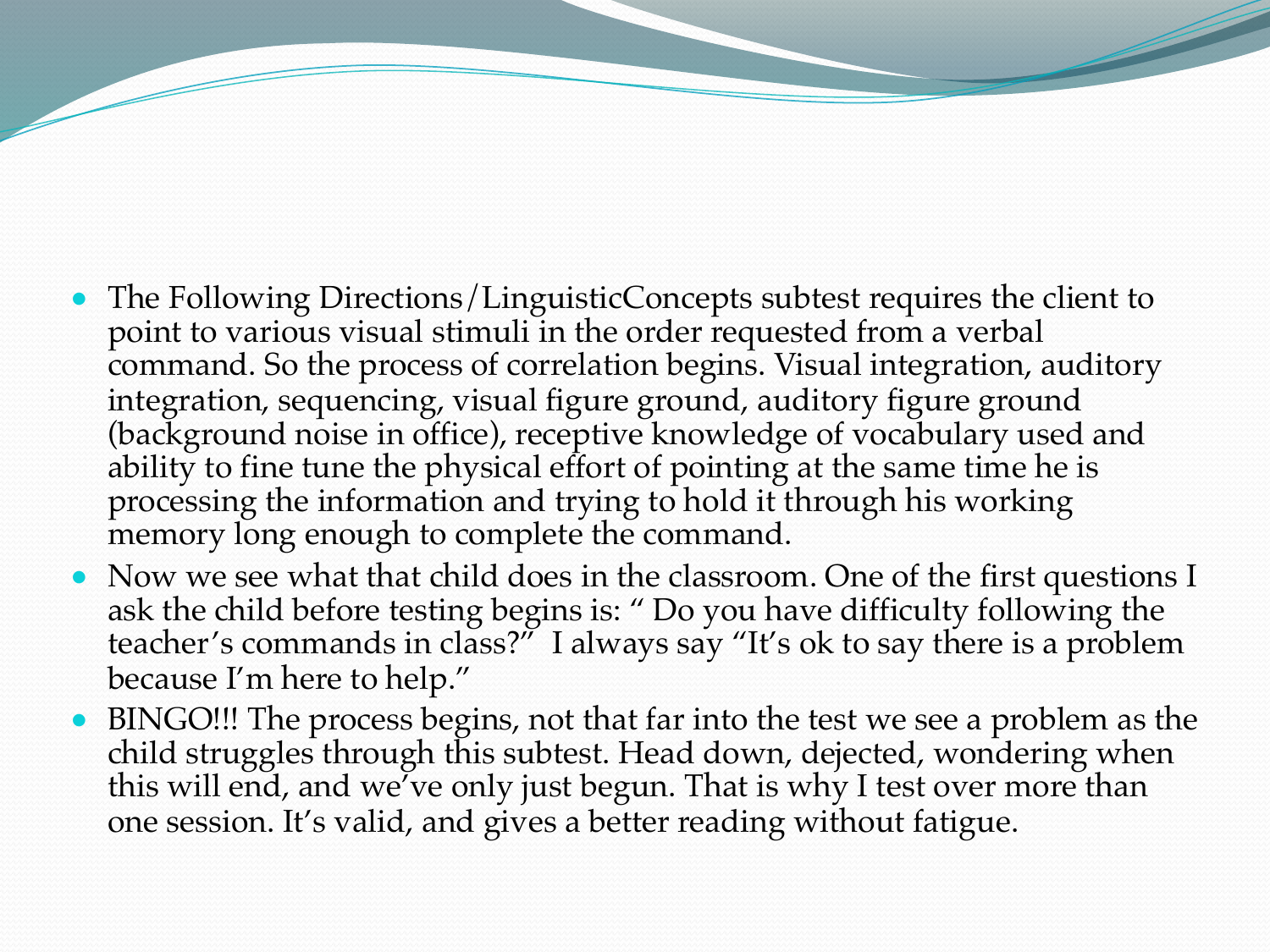# Subtests By Age Groups

- Ages 5-8 years: Sentence Comprehension, Linguistic Concepts, Following Directions, Word Structure, Word Classes, Following Directions, Formulated Sentences, Recalling Sentences, Understanding Spoken Paragraphs.
- Ages 9-21 years: Word Classes, Following Directions, Formulated Sentences, Recalling Sentences, Understanding Spoken Paragraphs, Word Definitions, Sentence Assembly, Semantic Relationships.
- I typically give all the subtests required by age group.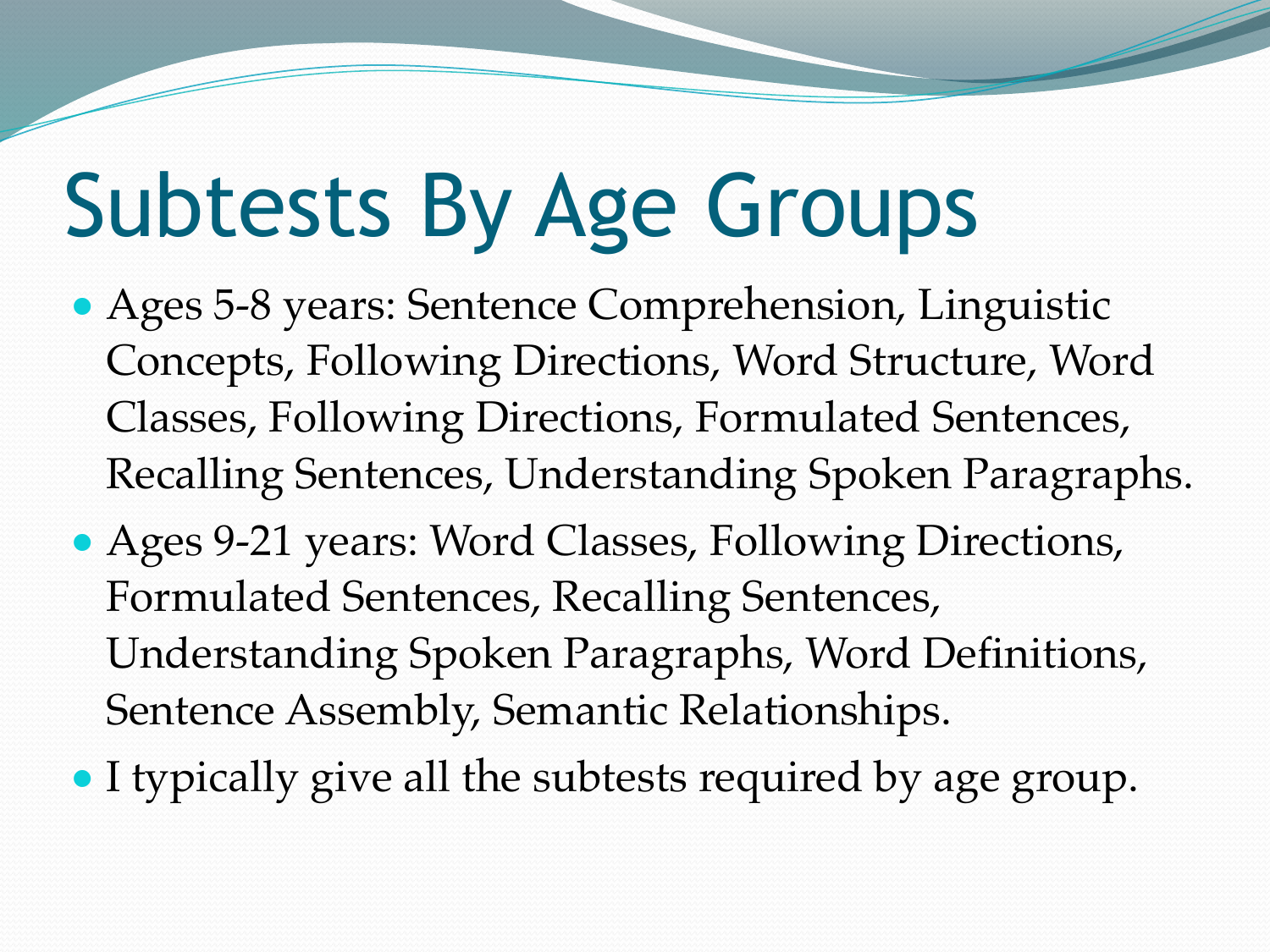- The Word Structure subtest deals with the grammatic elements of language – specific to verb tense; plurals; copula "is", "are"; "is" and "are" + "ing"; possessive nouns; regular past tense; future tense; pronouns; irregular past tense. This is a component that defines the expressive problems specific to "apraxia of speech."
- Many parents do not give adequate case history information and "apraxia" is relevant. It effects a child in unimaginable ways regarding fine motor, speech production, grammar, self-image.
- This subtest is part of the CORE group that begins the process of specifying the linguistic elements that are in jeopardy.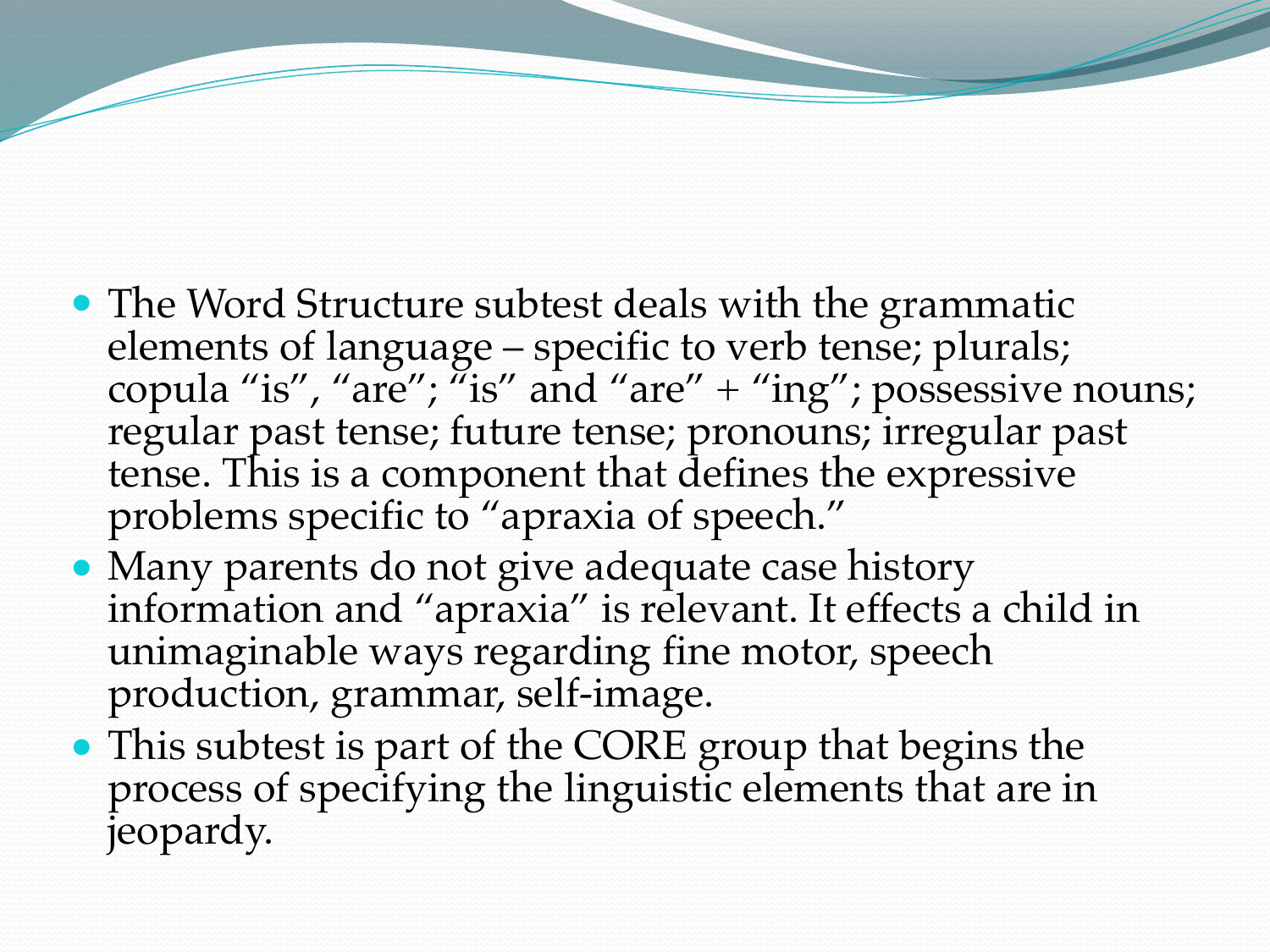- The Recalling Sentences subtest implies "working" memory" related to linguistic structure. The depth of the structure increases as the test progresses. Each sentence provides a series of specific linguistic elements that are tested.
- The Formulated Sentences subtest implies the abstraction of linguistic structures. It provides information related to the child's ability to hear the word, look at a picture stimulus, and then use the word in a sentence. The stimulus words are different linguistic forms that provide the child the chance to form different complexities of sentence structure.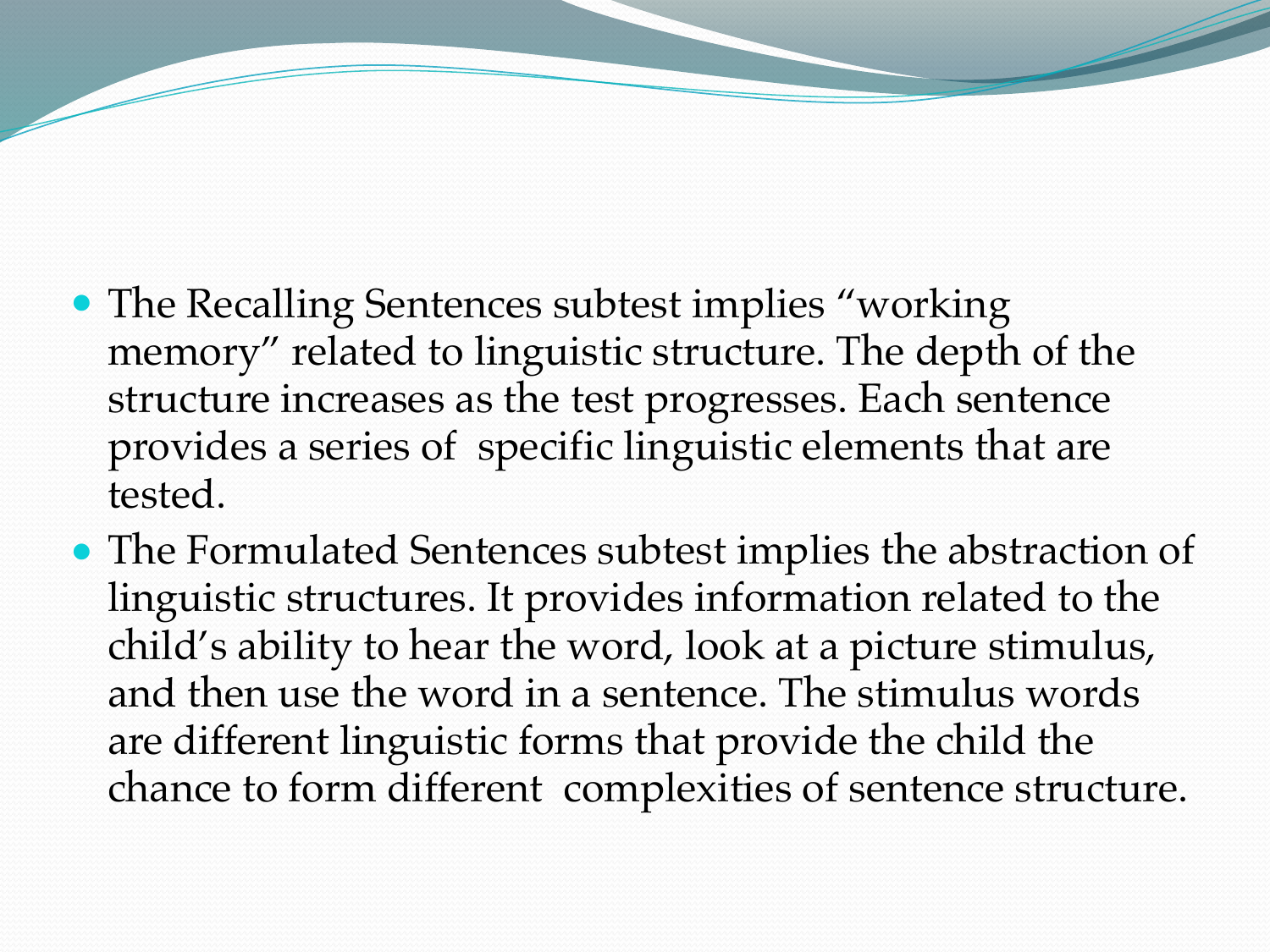- The predominant question is: What actually is the reason for the Auditory Processing Disorder?
- Is it the language delay that causes the AP disorder or is the AP the reason for the language disorder?
- That is probably a question we will always ask. Speech pathologists will lean toward the delay due to language from early childhood or apraxia of speech.
- I do know that it has taken me years of practice and Megan's persistence for me to see the correlations between the test findings and that neither test procedure should be completed exclusively of the other.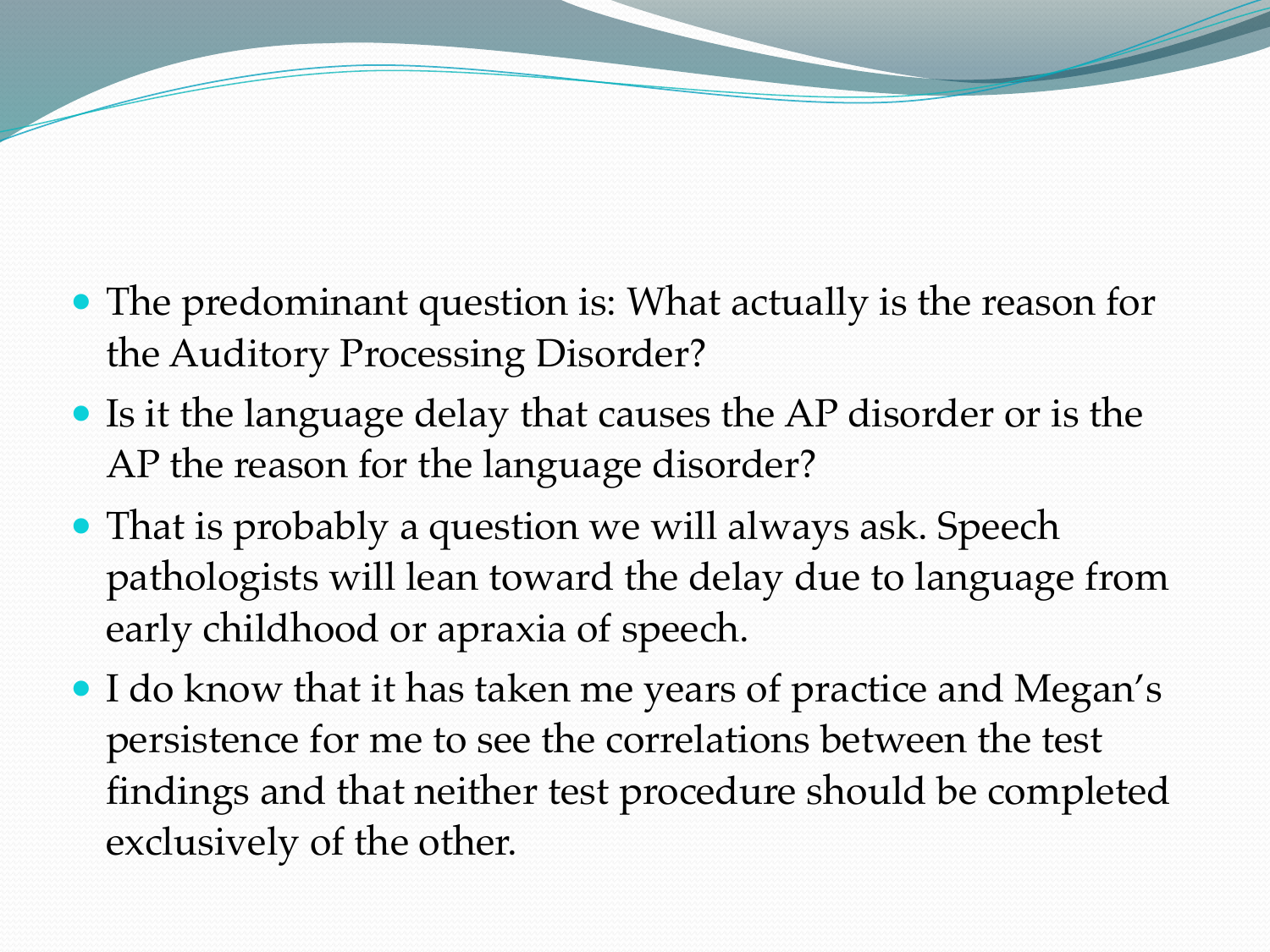## CORE SUBTESTS COMPLETED

- Once the 4 CORE subtests are completed, there are additional subtests that could be given to further analyze the deficits of the child.
- I like using the receptive portion of the Word Classes subtest. It reveals to me the ability of the child to use "working memory" again as he recalls the 3 -4 words presented and then finds the 2 that have a relationship.
- This reveals his depth of understanding of vocabulary out of context, which to me is a truer analysis of vocabulary. It means the child is able to intellectualize the words presented and decipher their relationships.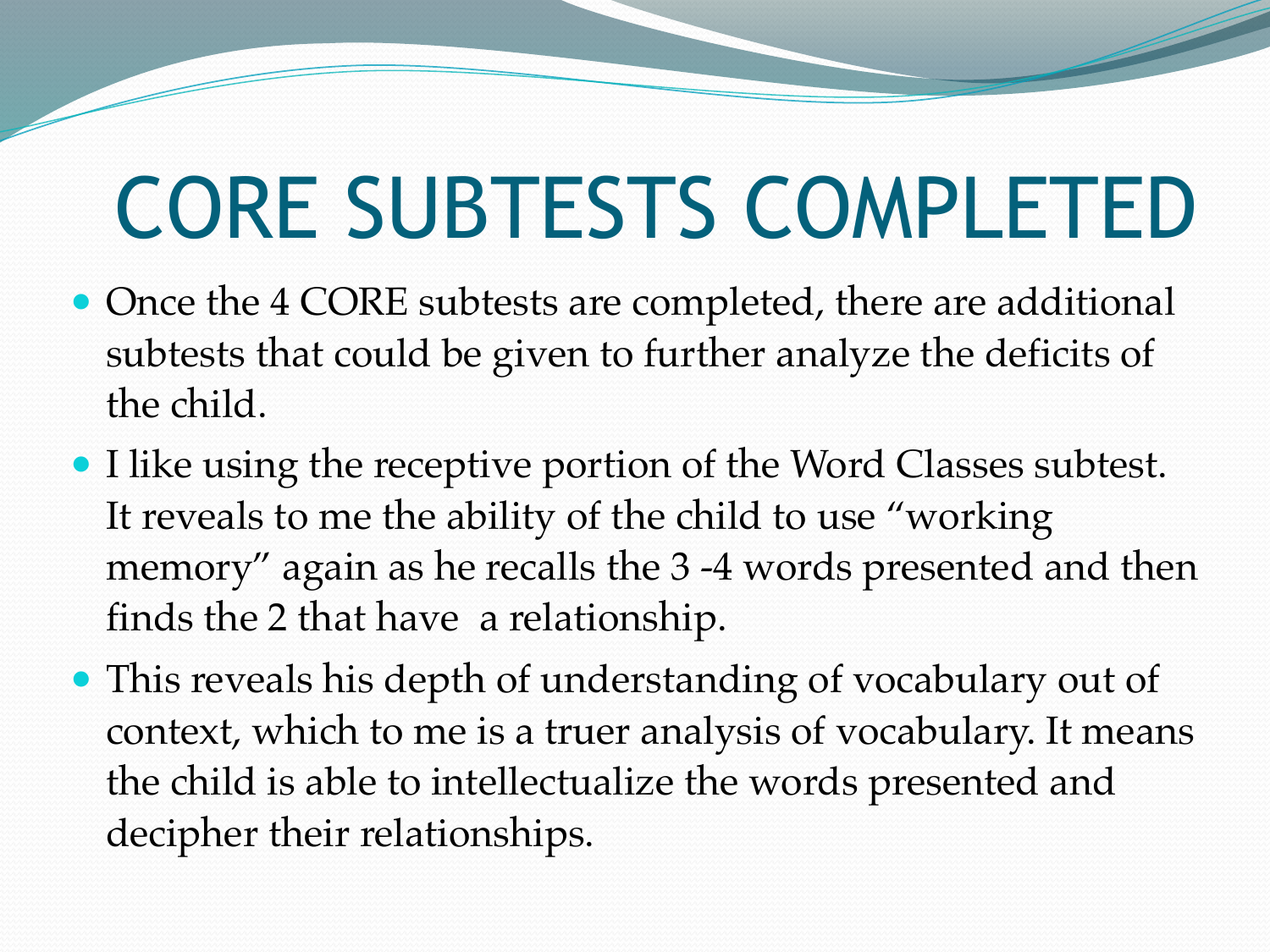- I like using Understanding Spoken Paragraphs because it enables me to see how the child is able to listen to major bites of linguistic information in paragraph form and then analyze the information enough to answer the questions about the paragraph. It is a subtest of "auditory comprehension of verbally presented information in paragraph form."
- It also gives me an idea of how a child performs in the classroom when the teacher is presenting all varieties of verbal information in paragraphs.
- This also implies ability to understand vocabulary, word order in sentences, implied meaning, sequencing, understanding implications, and abstraction of information presented.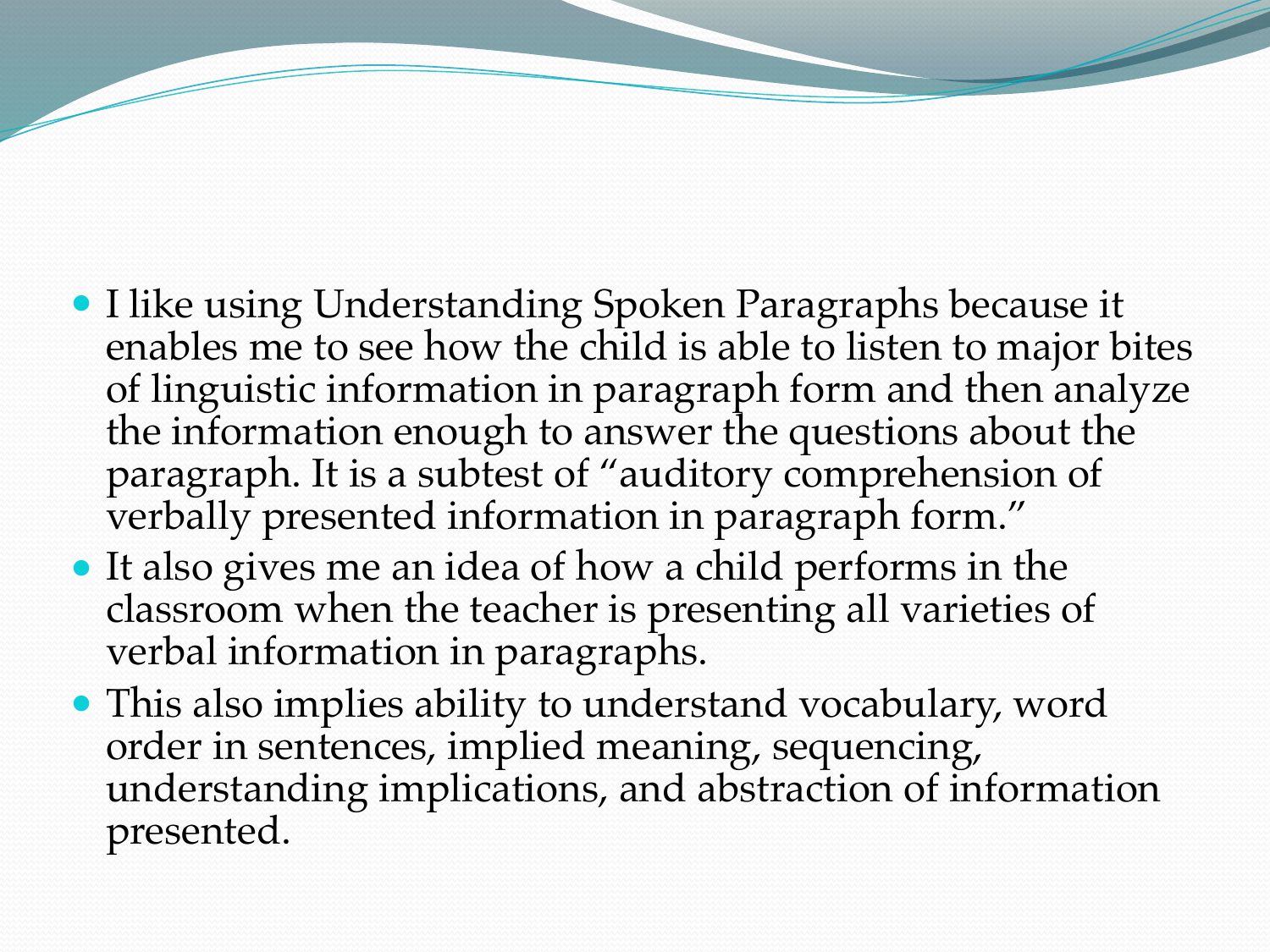#### SREMANTIC QUALITIES OF LANGUAGE

- Semantic Relationships and Sentence Assembly require reasoning as well as specific linguistic understanding of grammatic content and the semantics of language. They are necessary in older clients to ascertain the ability to use and understand the complex system of language.
- So language is not just using grammar but the underlying meaning of the need for each grammatic element, why its used in that place in a sentence, and how it effects the meaning of the sentence.
- Therefore it enables the psycholinguistic piece of language and its importance in interpretation of language. It's the abstract piece of language.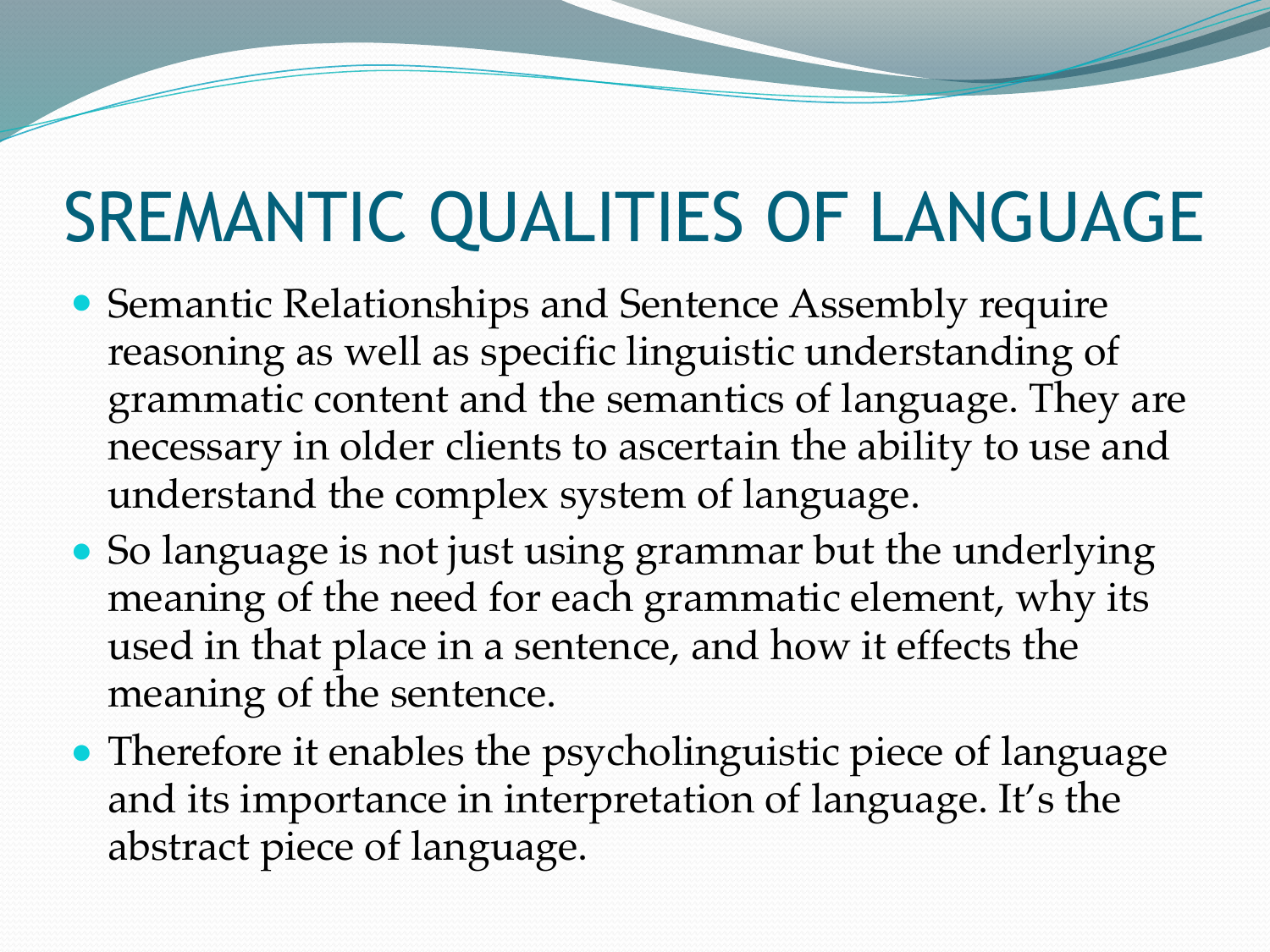- There are many other subtests of the CELF, but the therapist must use the subtests that help her define the child the best. I find that the more linguistic information discovered the better I treat the client.
- My definition or perception of the child may differ from another therapist, therefore another therapist may choose different subtests to define her client.
- I must admit that my definition of the child is best analyzed through diagnostic therapy.
- Time is an issue and only so much testing should be done. We have to treat the child as soon as possible.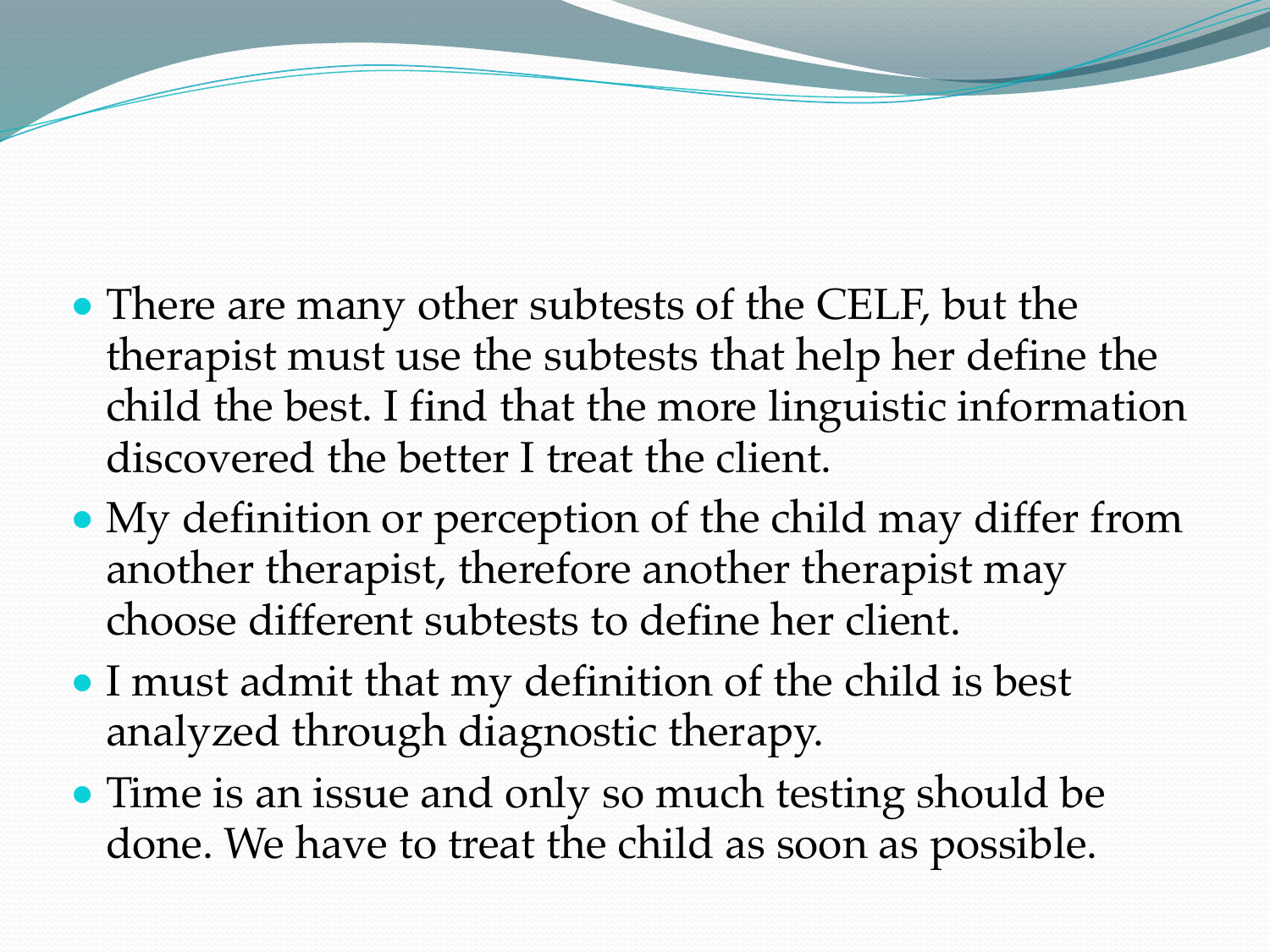- The CELF gives me a treatment pattern, but the pattern is fluid and will change as we spend more time with the child and see more needs that allow us to mold the linguistic behaviors.
- Remember, we expand structures. That is our goal.
- We expand in order to make our client more functional in his environment. It enables him to understand the world of verbalizations he hears all day, it enables him to express himself with more fluidity, it enables him to read and write with less energy and more fluidity.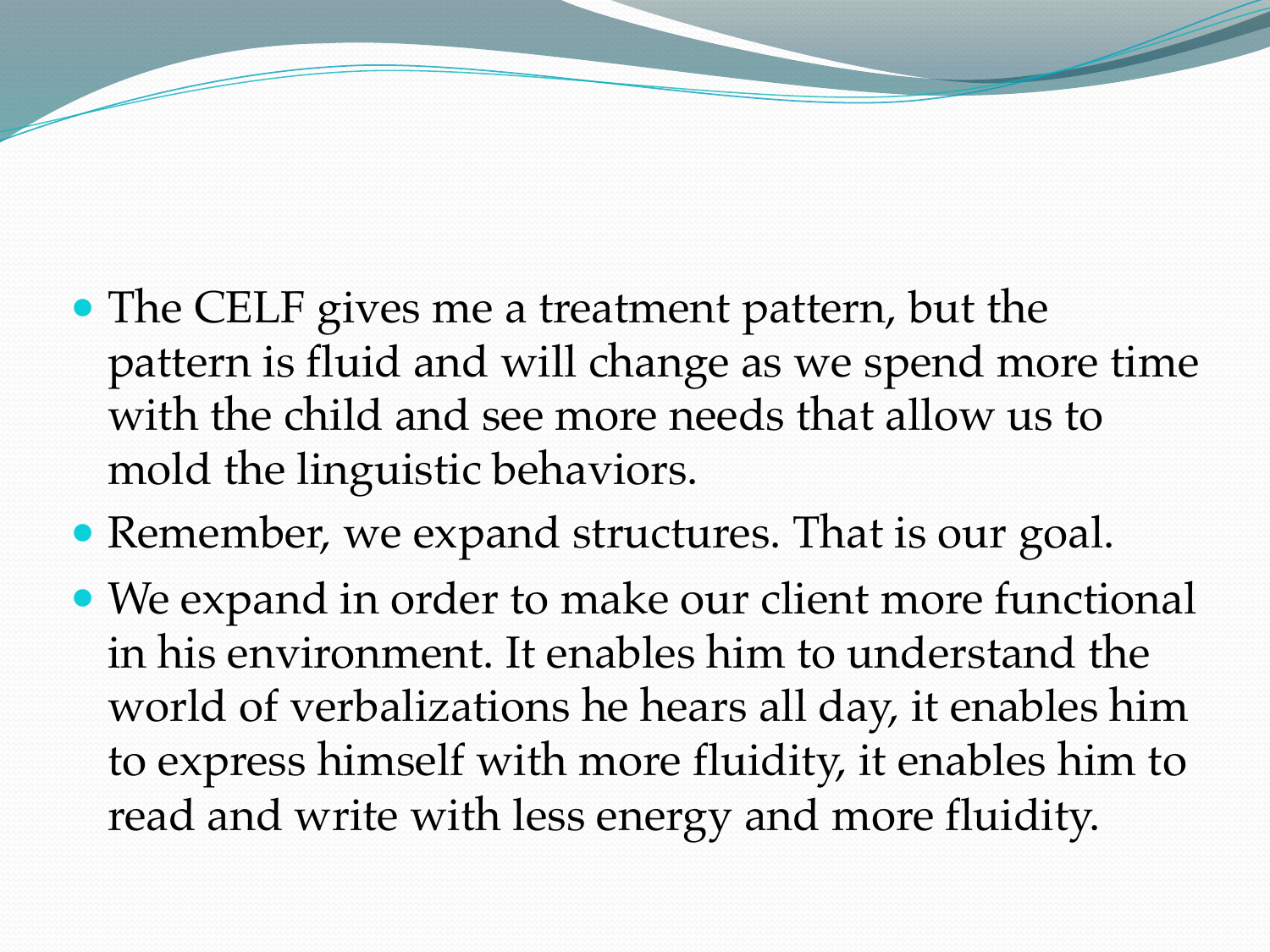## CASE STUDY - NICHOLAS

- Nicholas was referred for a speech/language evaluation after his APT testing due to reading disorder in school.
- DIAGNOSES childhood apraxia of speech, expressive language disorder in written and spoken language, reading disorder.
- When he first came, he was not diagnosed with apraxia, but it soon became evident.
- Apraxia has led to the other disorders noted above.
- So treating him for both issues simultaneously is difficult. But the articulation will be primary initially until he is intelligible, then language will become the primary component.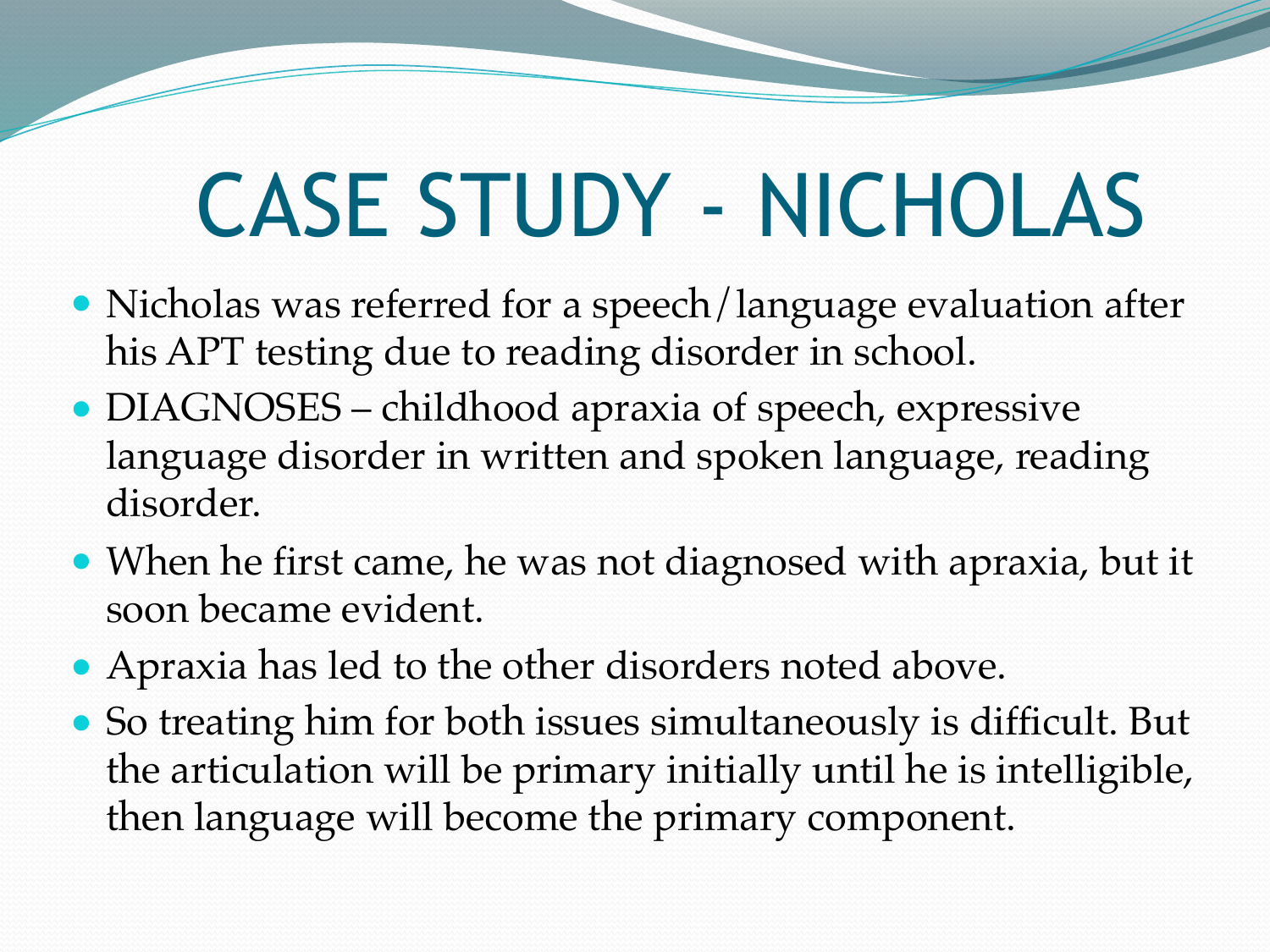- He is unintelligible to most who meet him. His family will interpret for him. His parents thought he was "lazy". However his mother was tired of his speech progress not changing through a once a week program in his school. He has had Early Intervention. His parents were told a familiar line "He will outgrow it."
- Remember: "apraxic children do not outgrow it" it stays there forever, so it is best to send the child for a speech evaluation as early as possible  $(2 – 3$  years old).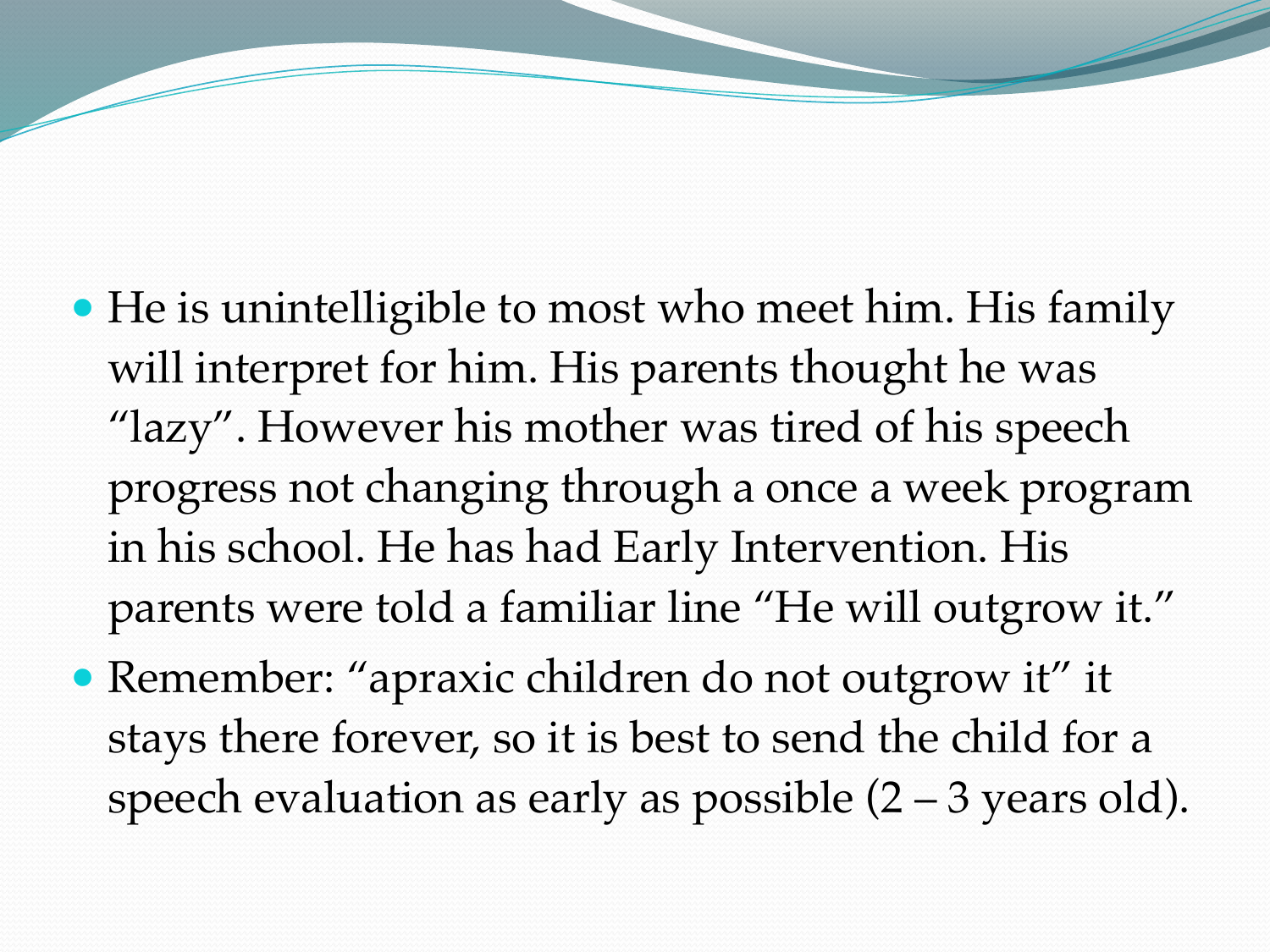### READING/WRITING/LANGUAGE

- $\bullet$  It should be noted that development of reading/ writing follows the same pattern as development of language.
- If we look at reading as the building blocks of written language, then we understand the importance of testing language in reading disordered children.
- We must look at the building blocks of language to ascertain the reasons for Auditory Processing deficits and reading disorders.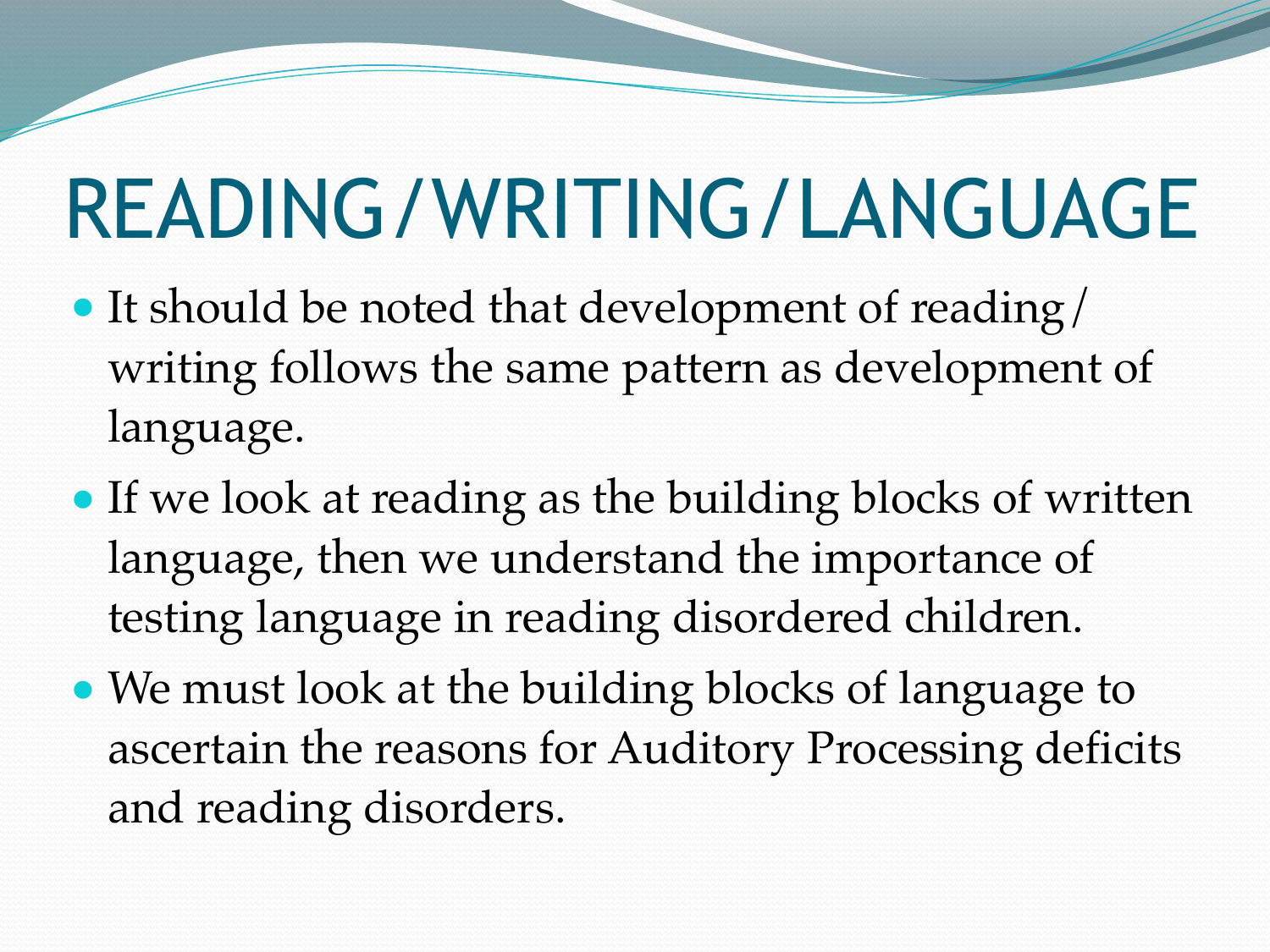## NOW THE TEAM EXPANDS

- What is important is the team effort to diagnose the child and find the right therapy process for the child.
- That therapy process can include: ST, PT, OT, reading therapy, and LD services.
- Therapy is multifaceted and should be a joint effort in providing the most effective treatment as a team for our clients.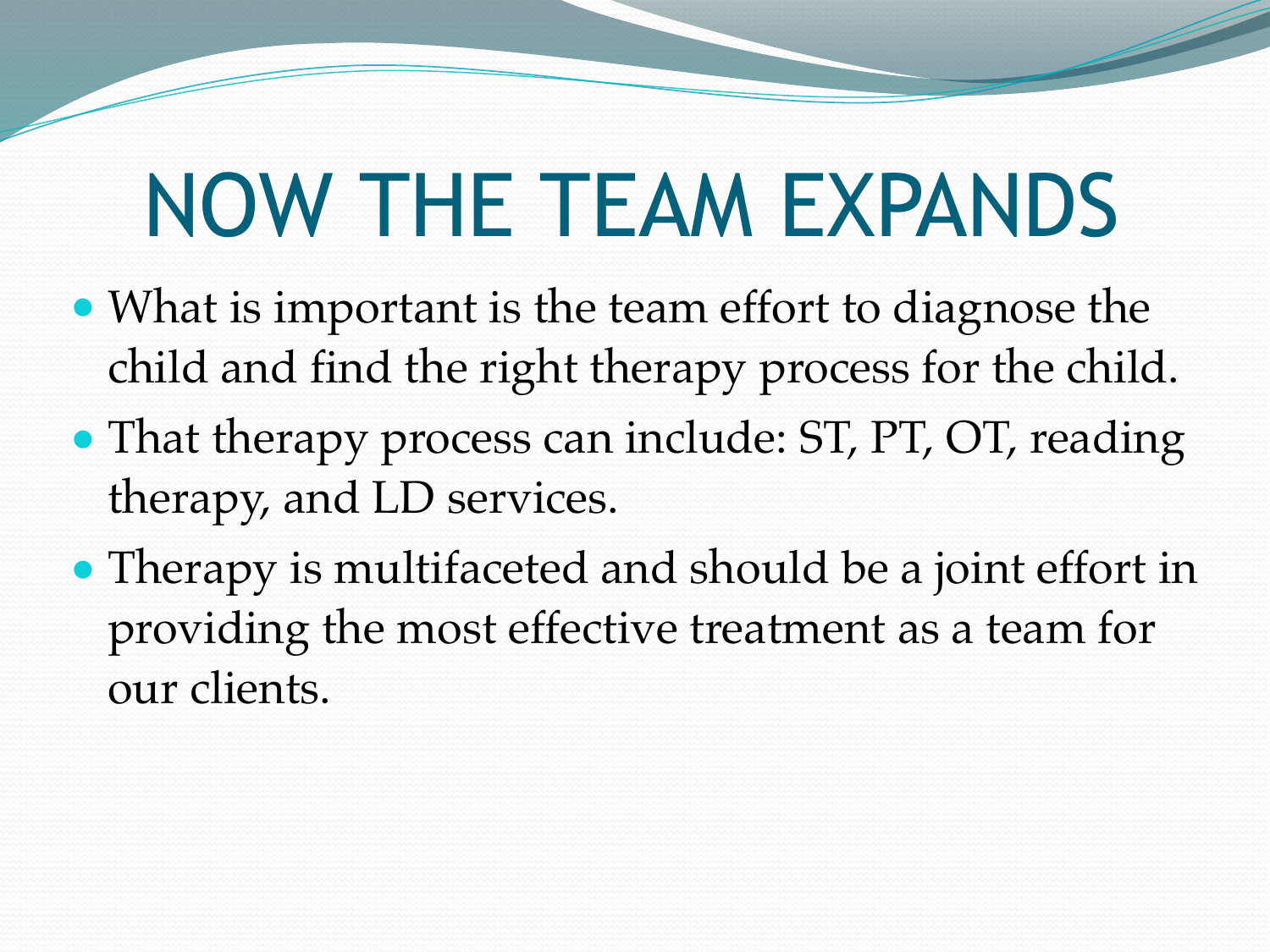## Therapeutic Implications

- Most children with APT issues who have also tested for language problems are treated by a language therapist.
- The therapy is specific to the findings of the CELF and determinations of each subtest.
- It is important to understand that in spite of the APT findings of figure ground issues, the child still needs to learn to internally filter out the background noises.
- This is accomplished by strengthening his linguistic system.
- It becomes a compensatory process.